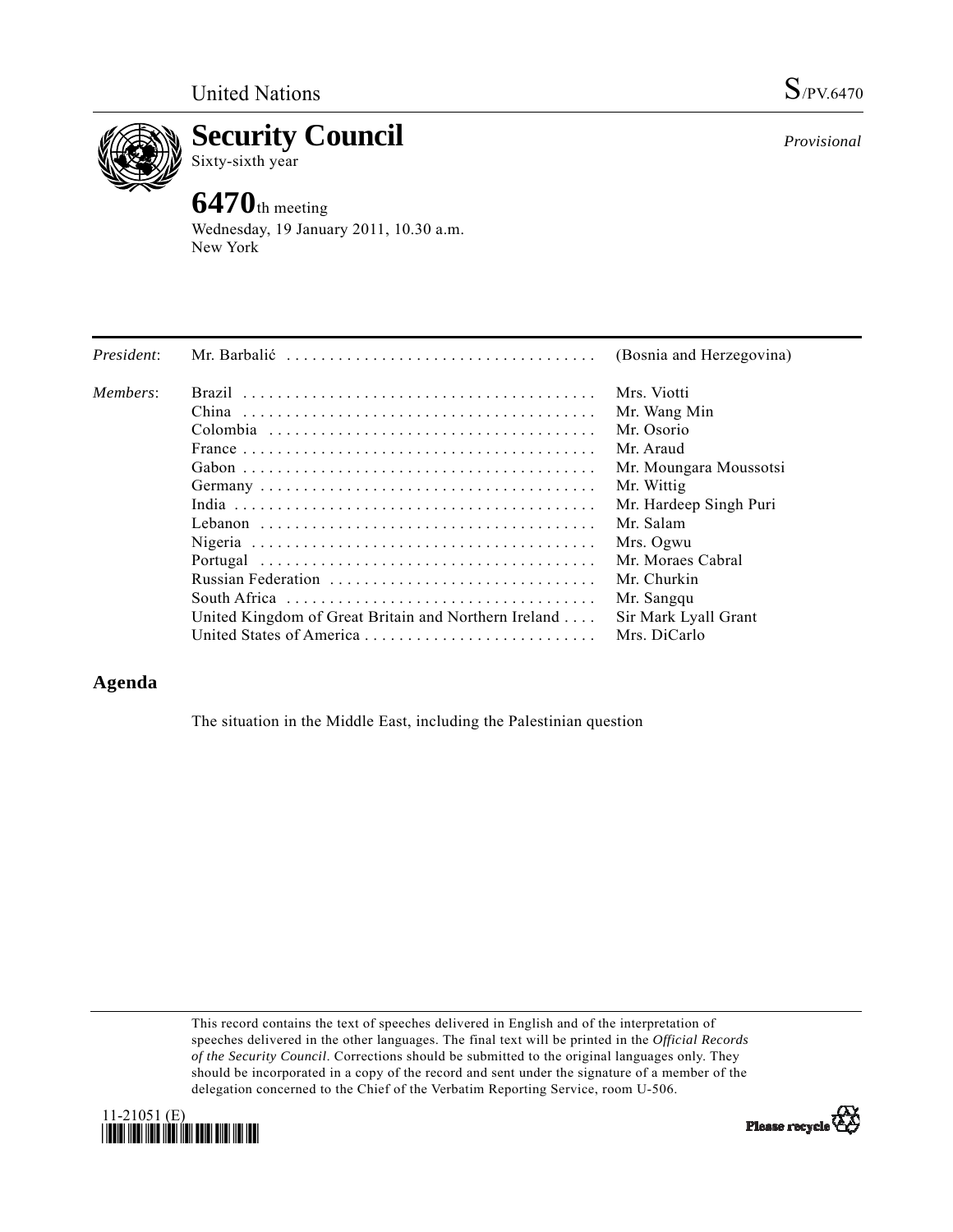*The meeting was called to order at 10.30 a.m.* 

## **Adoption of the agenda**

*The agenda was adopted*.

## **The situation in the Middle East, including the Palestinian question**

**The President**: Under rule 37 of the Council's provisional rules of procedure, I should like to invite the representatives of Algeria, Australia, Bangladesh, Chile, Cuba, Egypt, Indonesia, the Islamic Republic of Iran, Japan, Jordan, Malaysia, Morocco, Norway, Pakistan, the Philippines, the Sudan, Tajikistan, Tunisia, Turkey, Saudi Arabia, the Syrian Arab Republic, Uganda and the Bolivarian Republic of Venezuela to participate in this meeting.

*At the invitation of the President, the representatives of the aforementioned countries took the seats reserved for them at the side of the Council Chamber*.

**The President**: Due to an ongoing labour dispute of Israeli Foreign Service employees, the Israeli Permanent Mission to the United Nations will unfortunately not be able to participate in today's Security Council meeting.

 I should like to inform the Council that I have received a letter dated 17 January 2011 from the Permanent Observer of Palestine to the United Nations, which will be issued as document S/2011/23 and which reads as follows:

 "I have the honour to request that, in accordance with its previous practice, the Security Council invite the Permanent Observer of Palestine to the United Nations to participate in the meeting of the Security Council that will be held on Wednesday, 19 January 2011, on the situation in the Middle East, including the Palestinian question."

 I propose, with the consent of the Council, to invite the Permanent Observer of Palestine to participate in the meeting in accordance with the rules of procedure and previous practice in this regard.

There being no objection, it is so decided.

 Under rule 39 of the Council's provisional rules of procedure, I invite Mr. Lynn Pascoe, Under-Secretary-General for Political Affairs.

 Under rule 39 of the Council's provisional rules of procedure, I invite His Excellency Mr. Abdou Diallo, Chair of the Committee on the Exercise of the Inalienable Rights of the Palestinian People.

 Under rule 39 of the Council's provisional rules of procedure, I invite His Excellency Mr. Pedro Serrano, Acting Head of the delegation of the European Union to the United Nations.

 The Security Council will now begin its consideration of the item on its agenda.

I now give the floor to Mr. Pascoe.

 **Mr. Pascoe**: As a new year begins — one in which we hope there will be some progress in Middle East peacemaking — several immediate challenges are present. Israeli-Palestinian negotiations remain at a deadlock. Developments in both the occupied Palestinian territory and in Lebanon have heightened tensions in the reporting period.

 On the Israeli-Palestinian track, we appreciate and support United States efforts to engage in parallel talks on substance with the parties. United States Envoy Mitchell visited the region in late December, and Israeli and Palestinian negotiators held separate consultations with the United States in Washington, D.C., earlier this month. I would like to reiterate the Secretary-General's call on the parties to seriously engage on final status issues, and welcome United States intentions to be a proactive participant offering ideas and proposals when appropriate. We also appreciate the diplomatic efforts of a number of other world leaders who have recently visited the region.

 However, the target dates supported by the Quartet for reaching an Israeli-Palestinian framework agreement on permanent status and for completion of the Palestinian Authority's two-year State-building programme will be upon us in eight to nine months from now. In this regard, the viability of the political process and the credibility of the Quartet are also at stake this year. We are seriously concerned at the continuing lack of progress in the search for a negotiated settlement. Peace and Palestinian statehood cannot be further delayed.

 Quartet members will meet in Munich on 5 February. The Secretary-General also recently underlined to League of Arab States Secretary-General Amre Moussa his commitment to ensuring close coordination, and efforts are continuing to convene a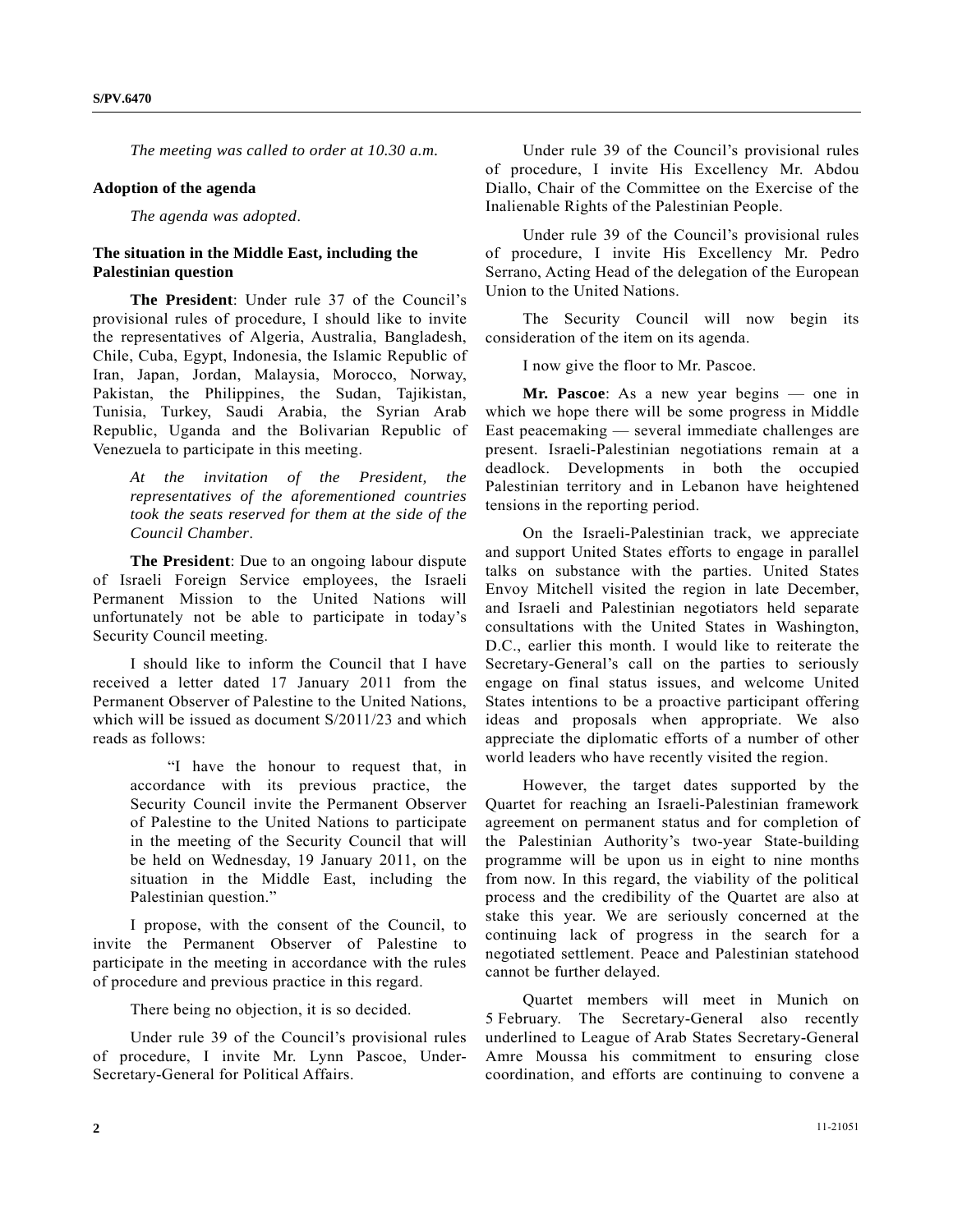meeting between the Quartet and the Arab League Follow-Up Committee. We take note of the Arab League position lending support to the position of President Abbas on settlements and its call for the provision of parameters by the United States and the Quartet to facilitate a negotiated endgame based on the 1967 lines.

 During the reporting period, a further number of Latin American countries extended recognition to a State of Palestine based on the 1967 lines. During his visit to the occupied Palestinian territory yesterday, President Medvedev reiterated the Russian Federation's long-standing support to the inalienable right of the Palestinian people to an independent State with its capital in East Jerusalem.

 Further settlement expansion in the West Bank, including East Jerusalem, continues to undermine trust and prejudices final status discussions. The sharp increase in Israeli settlement construction activity recorded at the end of the settlement moratorium on 26 September 2010 has continued, with construction work beginning on up to 2,000 units in the West Bank since that time.

 On 9 January, the Secretary-General issued a statement deploring the demolition of Shepherd's Hotel in the heart of a Palestinian neighbourhood in East Jerusalem. The Secretary-General expressed deep regret regarding Israel's failure to heed growing international concern over the expansion of illegal settlements. We are also worried about plans being developed to expand the Gilo settlement in East Jerusalem, near Bethlehem. I reiterate the Secretary-General's call on Israel to freeze all settlement activity in conformity with international law and the Road Map.

 Despite mounting challenges on the ground, the Palestinian Authority continues to make strides in its State-building agenda. We alert donors to an estimated \$100-million shortfall in external financing of recurrent expenditures of the Palestinian Authority from last year. The Palestinian Authority continues to seek to reduce its reliance on this financing, but it is nevertheless vital that donors continue to provide predictable, adequate and timely support.

 The Palestinian Authority has continued its efforts to promote security in Area A. We also note positively a recent decision to cease bringing civilians before Palestinian Authority military tribunals. We believe that Israel can and must do more to enable Palestinian efforts to improve both security and economic conditions by easing restrictions on movement and access and facilitating Palestinian Authority efforts in Area C.

 We note that Israeli security forces conducted 486 search operations in the West Bank. While we are cognizant of the security concerns that Israel cites in the context of these actions, we believe that they seriously undermine the Palestinian Authority when the strategic goal should be the opposite. Eighty-seven Palestinians were injured and 251 arrested in Israel Defense Forces (IDF) actions. However, most worrying were the deaths of four Palestinians in separate incidents, which warrant more transparent investigations and measures of accountability from Israel. The authorities must take greater precautions to ensure the protection of the civilian population under occupation and refrain from excessive use of force.

 The most serious incidents include the killing of an unarmed man at a checkpoint on 2 January and of a 65 year-old man in his bed during an incursion in Hebron on 7 January, aimed at arresting alleged Hamas militants released by Palestinian security forces the day before for lack of evidence. In addition, a Palestinian woman died on 31 December after inhaling tear gas used by the IDF to disperse demonstrators protesting the barrier. A Palestinian man was also shot and killed at a checkpoint on 8 January; Israeli soldiers reported the discovery of two pipe bombs and a knife on his body. Some 43 others were arrested while protesting the barrier during the reporting period, and an anti-barrier Israeli activist was sentenced to 16 months in jail. In addition, 13 Palestinians were injured by Israeli settlers. Four settlers and seven members of the Israeli forces were injured by Palestinians during the reporting period.

 On 12 January, a Palestinian involved in organizing protests against Israeli settlements in Silwan was expelled for four months to the West Bank. The fate of three Hamas-affiliated Palestinian legislators from East Jerusalem who have taken refuge in a compound of the International Committee of the Red Cross since July remains unresolved, while a legislator earlier transferred to Ramallah has not been allowed to return. We continue to be concerned about the human rights situation of Palestinian East Jerusalemites and to oppose any measures of forcible transfer. On 4 January, the Israeli authorities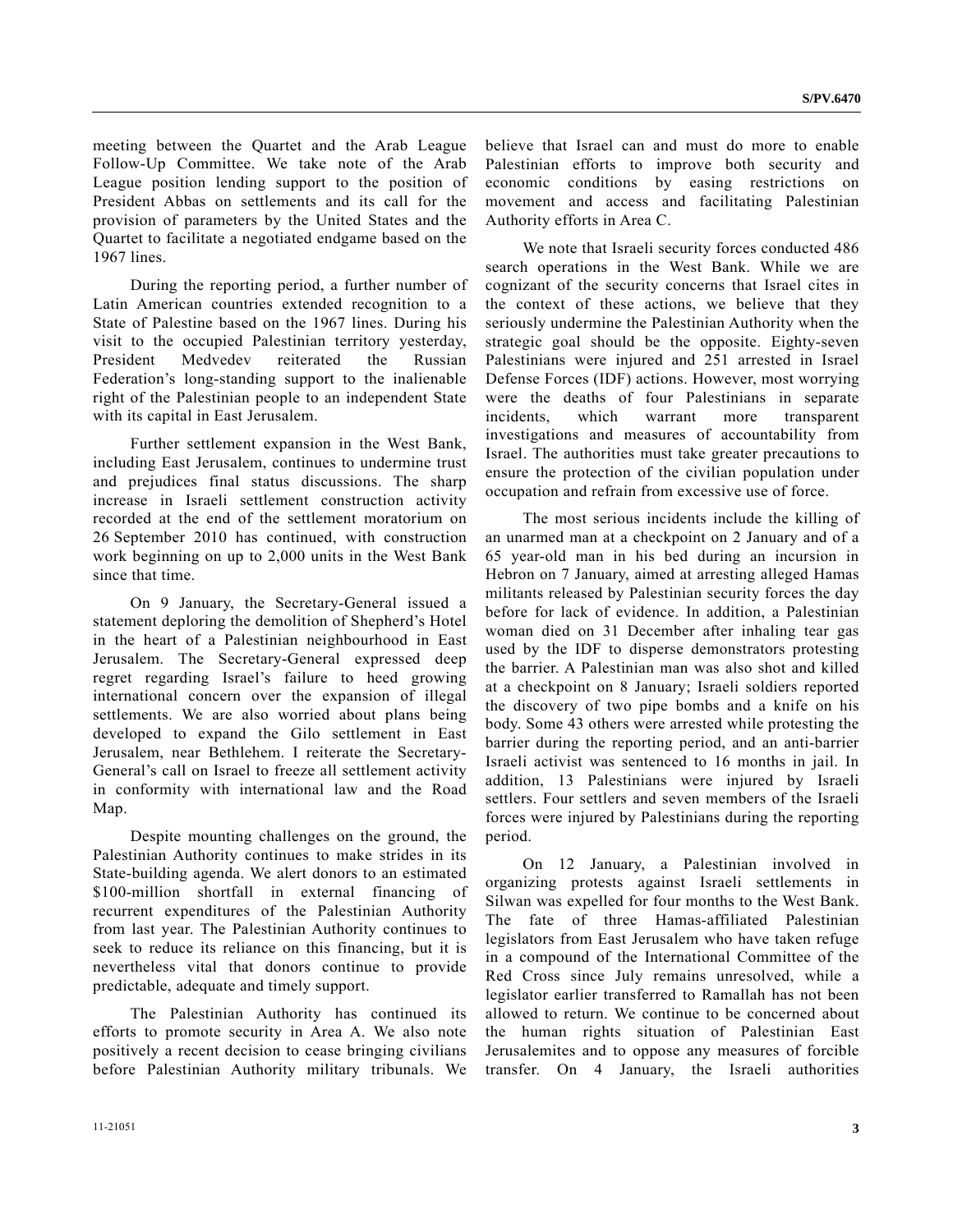announced the arrest of two Palestinian East Jerusalemites in connection with an alleged plot to fire a missile into the Jerusalem football stadium.

 During the reporting period, 30 Palestinian structures were demolished in East Jerusalem and 41 in Area C of the West Bank, displacing 148 Palestinians. This is worrying and gives rise to serious humanitarian concerns, while contributing to heightened tensions. I am also concerned by the difficulties faced by impoverished Palestinian communities in Area C that have no adequate access to basic services because of problems in obtaining permission from the IDF to develop infrastructure in their areas. The Humanitarian Coordinator has supported a humanitarian response plan to meet a first set of urgent needs in education, water and shelter in Area C, which has received limited facilitation by the Israeli authorities thus far.

 We remain concerned about the situation in Gaza, including a recent increase in tensions. Palestinian militants fired 31 rockets and 47 mortar shells into Israel — which represents approximately a four-fold increase from the previous reporting period — while Israel conducted 11 incursions and 26 air strikes in Gaza. On 21 December, an Israeli child was wounded after a rocket landed near a kindergarten, while two foreign workers in Israel were wounded by a mortar on 8 January. Four Palestinian civilians, including persons apparently accessing lands in the Israeli-declared buffer zone for civilian purposes, were killed by Israeli fire. Eleven Palestinian militants were also killed. Nineteen Palestinian civilians and 15 Palestinian militants were injured. An Israeli soldier was killed and four others were wounded by friendly fire during a clash with Palestinians on 7 January.

 We condemn the indiscriminate firing of projectiles towards Israeli civilian areas by Palestinian militants. We equally stress that all parties must refrain from actions contrary to international humanitarian law that target or endanger civilians. The Office of the United Nations Special Coordinator for the Middle East Peace Process was active during the reporting period to promote a restoration of calm. Egyptian authorities have urged Hamas to put an end to violence. The de facto Hamas authorities in Gaza recently stated publicly their commitment to maintaining calm, and claimed that there is inter-factional agreement on this. All responsible parties should cease acts of violence. A new outbreak of major hostilities would be devastating, and must be avoided.

 We can report no progress in efforts to further Palestinian reconciliation. We continue to monitor internal tensions.

 A fundamental goal of the United Nations continues to be the revitalization of Gaza's economy and the search for an end to the Israeli closure policy within the framework of resolution 1860 (2009). Import and export levels have improved from the period before Israel's 2010 policy adjustment, but are still significantly below pre-2007 levels. On United Nations projects, on 6 January, Israel approved an additional \$26.4 million in projects of the United Nations Development Programme and the United Nations Relief and Works Agency for Palestine Refugees in the Near East (UNRWA), including seven additional UNRWA schools. That brings the total portfolio of approved United Nations projects to \$136.4 million.

 Looking ahead, the scaling-up of the scope of goods allowed for export and the scale at which they are permitted to exit the Strip remains a key priority. The United Nations will also continue to put forward new programmes of work to the Government of Israel that complement those already presented, including programming to revitalize the private sector and rehabilitate public health infrastructure. These are already under active discussion with Israeli authorities. We appreciate the strong support of the Palestinian Authority for these efforts. We continue to engage Israeli authorities on the need to ensure sufficient crossings capacity.

 Allow me to reiterate our continuing concern at the detention by Hamas of Staff Sergeant Gilad Shalit, and to once again appeal for his release and for humanitarian access to be granted without further delay. We continue to follow the situation of Palestinian prisoners, including women and children and persons held without trial, and underline the importance of progress in prisoner releases by Israel.

 We regret the lack of progress in the effort to promote peace between Israel and Syria, despite continuing contacts by diplomatic actors, including reportedly French and United States envoys. While the situation in the occupied Syrian Golan has remained stable in spite of continued settlement activity, the resolution of the conflict between these two countries on the basis of relevant Security Council resolutions is critical for regional stability, and an essential part of realizing the vision of the Arab Peace Initiative.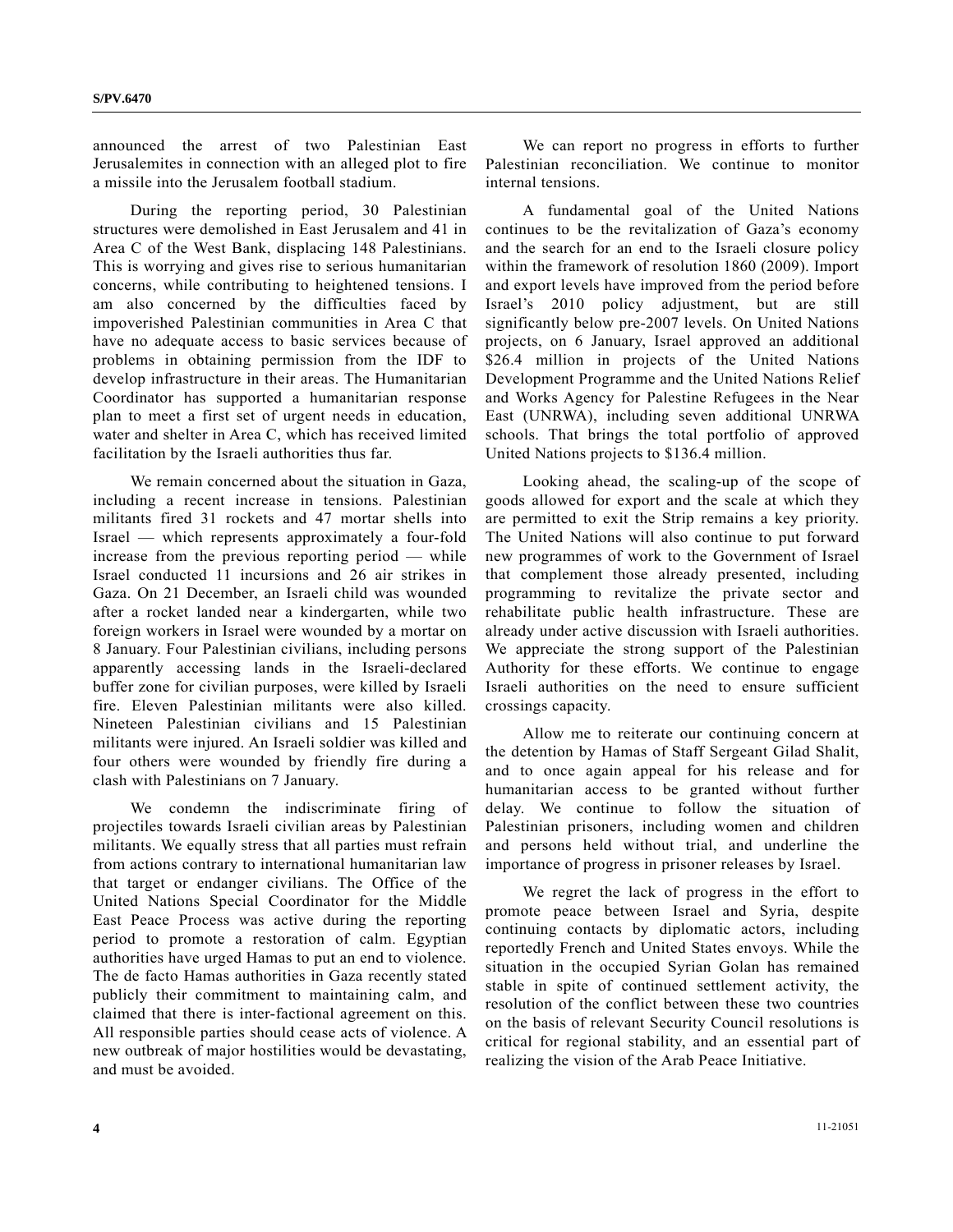Please allow me now turn to developments in Lebanon, where the political crisis provoked by divergent views over the Special Tribunal for Lebanon has continued to deepen. On 12 January, the resignation of 10 cabinet ministers from the opposition, along with one minister from President Sleiman's bloc, forced the collapse of the Government of national unity. The Secretary-General called for continuing dialogue among the parties and respect for the Constitution and the laws of Lebanon, while emphasizing the importance of preserving calm. The Secretary-General also reiterated his full support for the independent work of the Special Tribunal for Lebanon.

 On 13 January, President Sleiman issued a statement accepting the resignation of the ministers but requesting that the Government continue functioning in a caretaker capacity. The President announced that he would conduct parliamentary consultations to designate a new Prime Minister. The consultations, originally scheduled for 17 January, were postponed until 24 January. Let me comment here that it is essential for all Lebanese leaders to continue to address the current political situation through dialogue, within the parameters established by the Constitution of Lebanon.

 A trilateral meeting was held in Damascus on 17 January to discuss the situation in Lebanon, which was attended by Syrian President Al-Assad, Turkish Prime Minister Erdoğan and Emir Sheikh Hamad bin Khalifa Al-Thani of Qatar. On the following day, the Prime Minister and Foreign Minister of Qatar, together with the Foreign Minister of Turkey, held a series of meetings with all concerned parties in Beirut.

 On 17 January, the Prosecutor of the Special Tribunal for Lebanon announced that he had submitted an indictment and supporting materials to the pre-trial judge for his review on that day. The content of the indictments would remain confidential at this stage. In that regard, the Secretary-General noted that the filing of an indictment by the Prosecutor was in pursuit of the Special Tribunal's mandate to end impunity for the terrible crimes that took the life of former Lebanese Prime Minister Rafiq Hariri and 22 others, and related attacks. The Secretary-General reiterated his call on all parties to refrain from attempts to interfere in, or to influence, the work of the Special Tribunal, underlining that the independent judicial process should not be linked with any political debate and that it was important not to prejudge its outcome.

 In the early hours of 18 January, organized groups of unarmed men — reportedly from Hizbullah deployed in various parts of Beirut for several hours. They withdrew before 8 a.m., without causing further disruption to normal life and business in the city. The Lebanese Army eventually deployed personnel in several locations of Beirut, citing the need to reassure citizens.

 The overall situation in the area of operations of the United Nations Interim Force in Lebanon was generally calm and stable. Almost daily intrusions into Lebanese airspace by aircraft of the Israel Defense Forces, in violation of resolution 1701 (2006), have continued in high numbers.

 Preserving the stability of Lebanon and ensuring an end to impunity there is essential, if only because the Lebanese themselves have a right to both. But it is also critical to the broader fate of a region that needs, more than anything else, all elements to be conducive for progress towards comprehensive peace.

 Efforts to bring Israelis and Palestinians to engage seriously on final status issues will be at the top of the agenda when the Quartet meets in Munich. Our collective task remains to spare no effort to support the search for a negotiated solution that will end the occupation that began in 1967 and end the conflict, establishing an independent and viable Palestinian State with Jerusalem emerging as the capital of two States living side by side in peace and security. We will continue to do all we can to promote dialogue and preserve the stability and security of the region as a whole, in pursuit of the comprehensive regional peace envisaged in the Madrid terms of reference, the relevant resolutions of the Council and the Arab Peace Initiative.

**The President**: I thank Mr. Pascoe for his briefing.

 I now give the floor to the Permanent Observer of Palestine.

**Mr. Mansour** (Palestine): On behalf of Palestine, I congratulate the fraternal country of Bosnia and Herzegovina on its presidency, confident of your wise stewardship, Sir, of the Security Council. We express appreciation as well to the United States of America for its skilled guidance of the Council last month.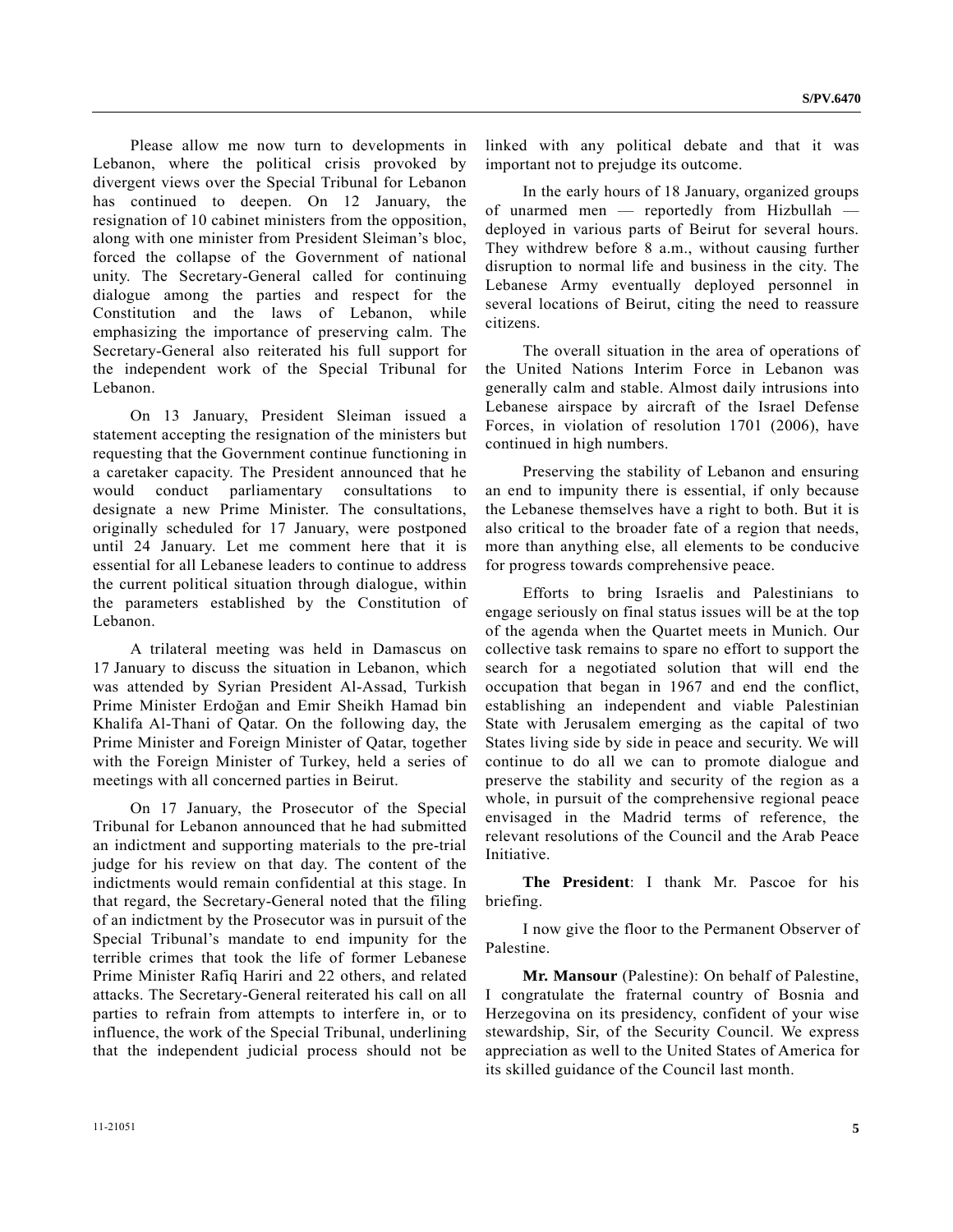I also wish to extend Palestine's sincerest congratulations to the new members of the Security Council, the friendly countries of Colombia, Germany, India, Portugal and South Africa. We express full confidence in their commitment to upholding the Charter, international law and the Council's resolutions, and we wish them every success in fulfilling their responsibilities. I also convey Palestine's appreciation to the Council members whose terms ended in December 2010, the friendly countries of Austria, Japan, Mexico, Turkey and Uganda, who served with skill and dedication in the pursuit of peace and security, including with regard to the efforts to address the question of Palestine.

 I also thank Under-Secretary-General Lynn Pascoe for his briefing and, through him, express our appreciation to Secretary-General Ban Ki-moon for his leadership on this important issue and his commitment to upholding the principled positions enshrined in the relevant United Nations resolutions.

 While a new year should begin with hope and optimism, the Palestinian people regrettably begin yet another year facing serious challenges and hardship under Israel's now nearly 44-year military occupation of the Palestinian territory, including East Jerusalem.

 It is unimaginable that two years have passed since the December 2008-January 2009 Israeli military aggression in the Gaza Strip, and the Palestinian people are still being prevented from reconstructing and rehabilitating their communities and lives. There has been no accountability for the crimes perpetrated by the Israeli occupying forces and no justice reached for the victims. Resolution 1860 (2009) remains unimplemented, and the Israeli blockade of Gaza continues. The debilitating effects of that military aggression and the blockade continue to impair the socio-economic and humanitarian conditions of the Palestinian civilian population and to sow the seeds of despair and hopelessness, with grave consequences for Palestinian society now and in the future.

 We continue to call for the immediate and full lifting of the Israeli blockade and the sustained opening of Gaza's border crossings for the movement of persons and goods. This is vital to allowing the longoverdue reconstruction process to truly get under way, and to economic and social recovery through the restoration of livelihoods, dignity and hope. We deplore the escalation of violence, particularly the

recent Israeli military attacks in Gaza and the perpetration of yet another extrajudicial killing of a Palestinian in the recent period, raising tensions and instability.

 As all are aware, Israel, the occupying Power, also continues to carry out illegal settlement activities throughout the West Bank, including East Jerusalem, in violation of international law, United Nations resolutions and the Quartet Road Map obligation to freeze all settlement activities, including so-called natural growth. Israeli settlement construction and expansion have feverishly intensified since the expiration of the so-called partial moratorium, in flagrant contempt of the united calls for a full cessation of all such illegal policies and measures.

 The confiscation of Palestinian land, the construction of settlements and so-called outposts, the transfer of more settlers, home demolitions and evictions, the construction of the wall, the imposition of hundreds of checkpoints and other colonization measures have not ceased for a single moment. This has included the approval of thousands of new settlement units, in addition to the construction of thousands of units already under way; the continued construction of the so-called Jerusalem light rail; the demolition of the historic Shepherd's Hotel; and ongoing settler violence against Palestinian civilians and properties — a phenomenon fostered by the military, financial and physical support, and incentives provided by the Israeli Government, including the failure to hold the perpetrators accountable for their crimes.

 As indicated in recent letters to the President of the Council, occupied East Jerusalem in particular remains the target of an extremely aggressive campaign to illegally alter its demographic composition, status and distinctly Palestinian Arab character and identity, and to isolate it from the rest of the Palestinian territory. Such illegal actions in East Jerusalem, in addition to provocative statements by Israeli officials, including the Prime Minister and the Foreign Minister, continue to be inflammatory, threatening further destabilization and stoking religious sensitivities.

 The cumulative impact of this illegal Israeli policy on the contiguity, integrity, unity and viability of the Palestinian territory has been destructive and had an equally destructive impact on the drive for peace. Once again, in the tortured history of the peace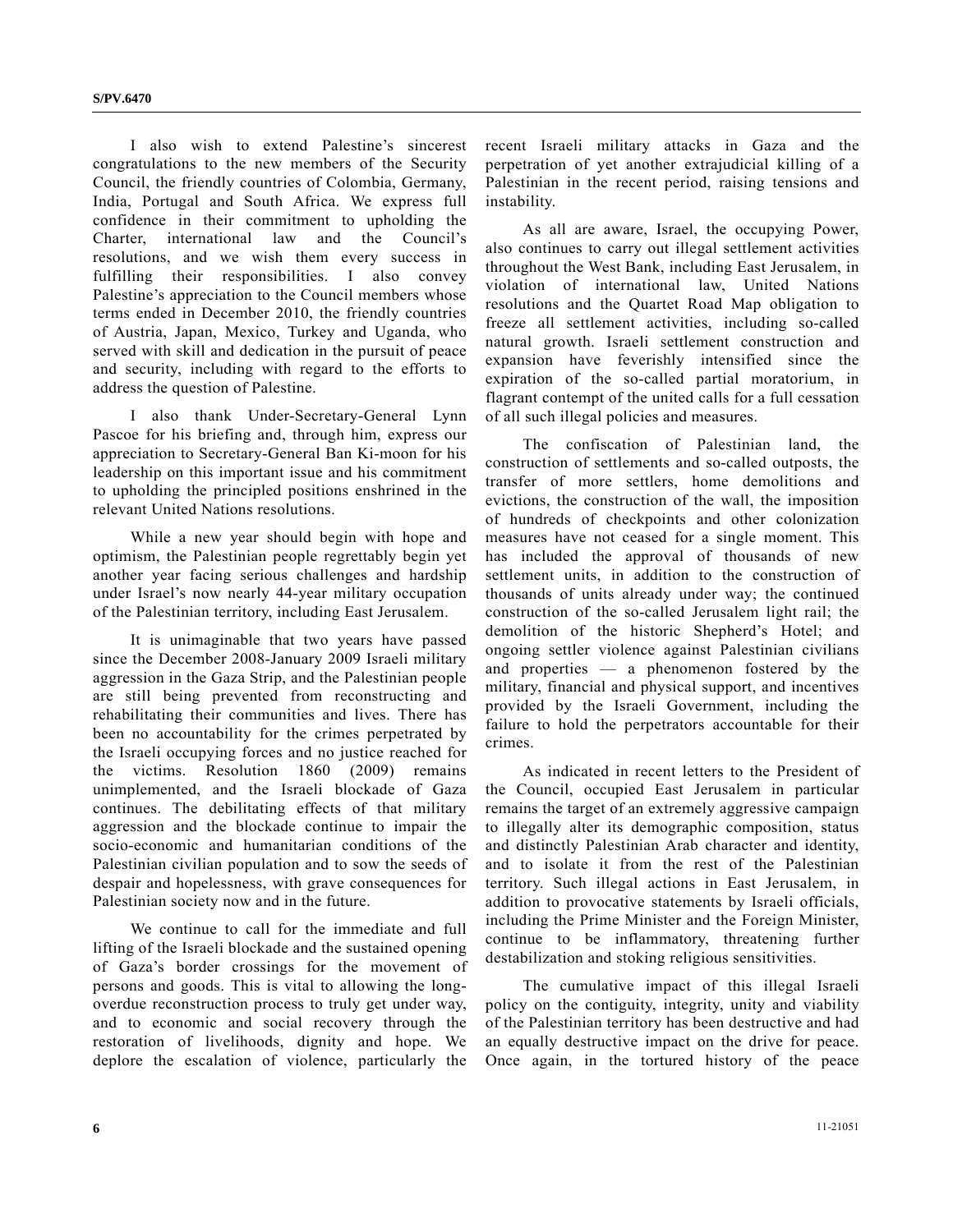process, we face an impasse and the further erosion of trust and confidence between the parties. Israel continues to demonstrate to the Palestinian people in word and deed that it is not a credible peace partner and remains unwilling to abide by the principles underpinning the process and fundamental to reaching any peace treaty.

 It is widely recognized that Israel's settlement campaign now poses the most serious threat to the prospect of achieving the two-State solution for peace on the basis of the pre-1967 borders. As such, it constitutes a direct threat to the prospects for peace and security in the Middle East region — a goal long on the Council's agenda. Rather than progressing towards actually bringing an end to the occupation that began in 1967, Israel's settlement campaign has entrenched the occupation and continues to hamper all peace efforts, to the grave detriment of the Palestinian people, the region and the international community, which continues to face the instability and crises caused by the ongoing conflict, which remains at the core of the Arab-Israeli conflict as a whole.

 As has been repeatedly stated and widely acknowledged, we are at a crossroads. After nearly two decades of the peace process, we are rapidly facing the demise of the two-State solution if nothing is done to stop the unlawful and destructive colonization campaign and to compel Israel to finally abandon its expansionist agenda and abide by its legal obligations and international commitments.

 We come before the Security Council once again to appeal to it to uphold its duties under the Charter to address these ongoing Israeli violations in the occupied Palestinian territory, including East Jerusalem, and to help us to overcome the current impasse in the search for peace. We believe that Israel's intensification of settlement activities, despite the global calls and demands for cessation, requires an equally intense response from the international community. A strong message needs to be sent that we are entering a new era and that Israeli defiance of the law and the will of the international community will not be tolerated at the expense of the realization of peace and security, to which our peoples are entitled and for which they continue to suffer and strive.

 As early as March 1979, the Security Council, in its resolution 446 (1979), had the foresight to declare its determination:

 "that the policy and practices of Israel in establishing settlements in the Palestinian and other Arab territories occupied since 1967 have no legal validity and constitute a serious obstruction to achieving a comprehensive, just and lasting peace in the Middle East" (*resolution 446 (1979), para. 1*).

In that same resolution, the Council clearly called once again upon Israel, the occupying Power,

 "to abide scrupulously by the Geneva Convention relative to the Protection of Civilian Persons in Times of War, to rescind its previous measures and to desist from taking any action which would result in changing the legal status and geographical nature and materially affecting the demographic composition of the Arab territories occupied since 1967, including Jerusalem, and, in particular, not to transfer parts of its own civilian population into the occupied Arab territories" (*ibid. para. 3*).

 That resolution, and subsequent ones adopted by the Council, reflected the political will of the international community at that time, in line with international humanitarian law. Those resolutions remain valid today. They constitute the basis of the international consensus rejecting Israel's unlawful settlement campaign and deeming it the major obstacle to the achievement of a just and lasting peace on the basis of the two-State solution. Even back then, there was global recognition that the settlements were contrary not only to the law, but also to the aim of ending the Israeli occupation that began in 1967.

 While the legal positions, principles and concerns remain exactly the same today, the situation on the ground is far worse, owing to Israel's continuous breaches and the failure of the Security Council to implement its resolutions. The inability of the international community to uphold its legal responsibilities under United Nations resolutions and the 2004 Advisory Opinion of the International Court of Justice, and the failure of the high contracting parties to uphold the obligation, under article 1 of the Fourth Geneva Convention, to respect and ensure respect for the Convention in all circumstances, have allowed Israel to persist with its settlement activities with impunity for years, including under the cover of the peace process. The result is now 180 settlements, 100 so-called outposts and over half a million Israeli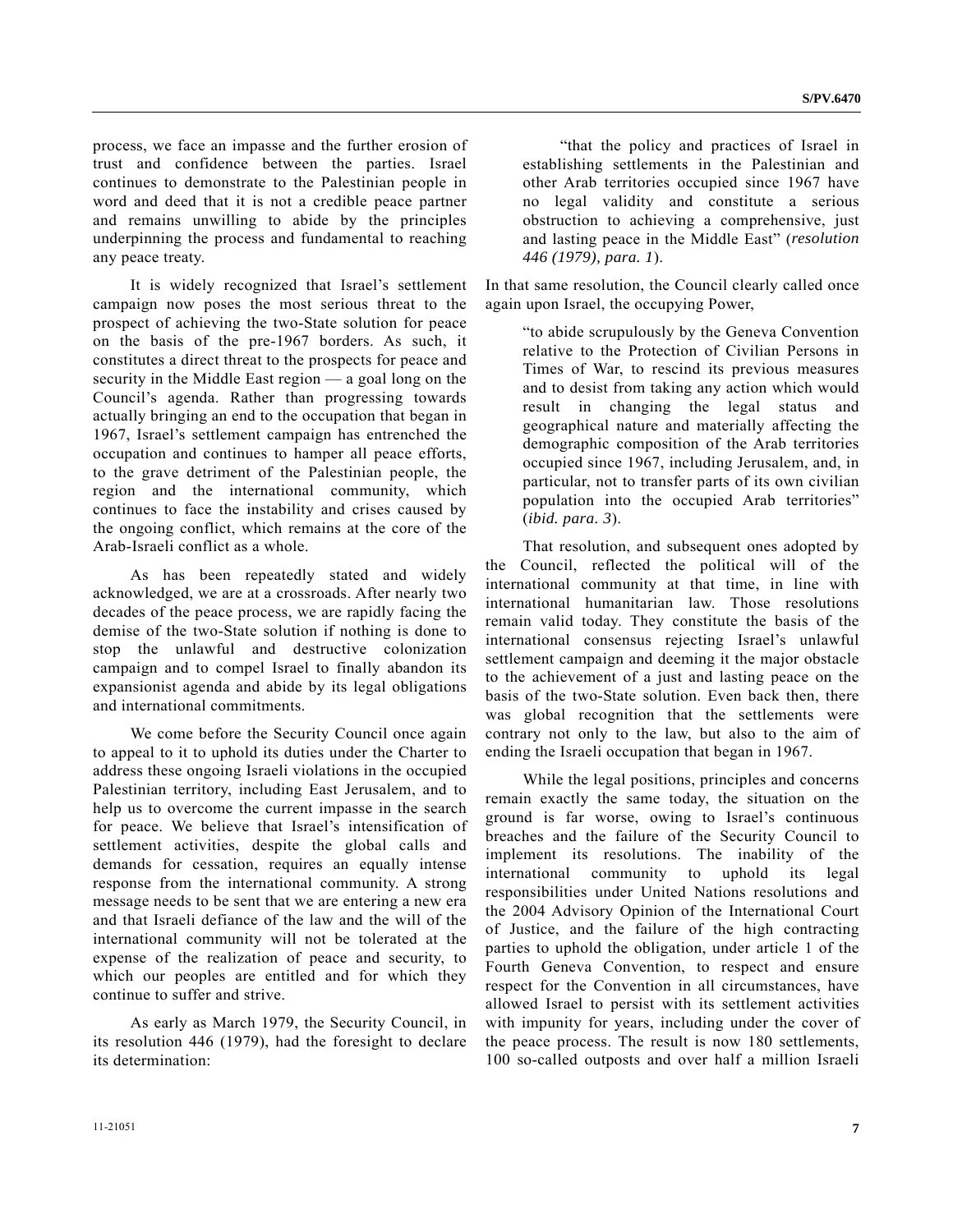settlers in the occupied Palestinian territory, including East Jerusalem, including numerous Israeli Government officials, which has deepened the occupation and further compounded this problem.

 The settlements are not, of course, the only final status issue in the Israeli-Palestinian conflict, which involves the core issues of Palestinian refugees, Jerusalem, settlements, borders, security, water and Palestinian prisoners — all of which must be justly resolved in order to secure a lasting peace. However, it is an established fact that the settlements represent the major obstacle to peace because of the physical destruction being caused to the two-State solution and because the settlements are linked to and seriously affect almost all other final status issues, in particular Jerusalem, borders, security and water. The impact of the settlements on those issues is vastly detrimental and complicates their resolution by prejudicing the outcome of negotiations, as those issues are being illegally predetermined by the occupying Power in its attempt to impose a fait accompli.

 At this moment, it is clear that the settlements are an existential threat to the two-State solution, based on the relevant United Nations resolutions, the Madrid principles, including the principle of land for peace, the Arab Peace Initiative and the Quartet Road Map. With every stone that is laid, the Palestinian territory is further fragmented, the viability of the Palestinian State is further impaired, and the potential for achieving the two-State solution further dwindles, giving increasing rise and lending credence to other alternatives. Action by the international community to reverse the deterioration of the situation and salvage the prospects for peace is thus of the utmost urgency.

 In that regard, international consensus on the two-State solution is far greater today than it was in 1947, at which time there was in fact no consensus on partitioning Mandate Palestine. Yet, the political will was found to take that decision, propelling us on a course of conflict and tragedy that remain unresolved to this day.

 It is high time that the international community bolster its resolve to act on the consensus of the two-State solution, in fulfilment of its responsibility towards the question of Palestine. In the immediate period, this requires acting on the consensus in rejection of Israel's settlements in the Palestinian territory occupied since 1967, including East Jerusalem.

 It is time to find the political courage to implement the Council's resolutions towards the achievement of a just, lasting, comprehensive and peaceful solution to the Israeli-Palestinian conflict and to the Arab-Israeli conflict as a whole. We cannot continue to allow one State — Israel, the occupying Power — to continue obstructing the realization of peace and security in the Middle East. It cannot be allowed to continue to oppress and colonize the Palestinian people, denying them their inalienable rights, including their right to self-determination and independence in their homeland, and to defy the international community without consequence.

 In regard to the draft resolution presented to the Security Council by Lebanon on behalf of its sponsors, which number  $122$  thus far — and we hope that many others will follow suit — I wish to thank our brothers in Lebanon and all of the 122 countries that have sponsored the draft resolution for their efforts and support. The draft resolution, sponsored by a majority of Member States, represents a constructive, collective effort to address this burning issue and to positively chart the way forward, in line with international law, United Nations resolutions and the international position in that regard.

 After years of silence on illegal Israeli settlement activities, the Security Council, mandated to address issues endangering international peace and security, is duty-bound to redress the matter at this critical juncture. Israel must be compelled to cease completely its settlement campaign in the occupied Palestinian territory, including East Jerusalem, and begin its reversal, which would represent a serious reflection of the Israeli intent to roll back the occupation and to move towards ultimately ending it. There is no justification whatsoever for allowing or accepting continued settlement activities while we are trying to negotiate an end to the occupation. We reiterate that settlements and peace negotiations aimed at ending the occupation that began in 1967 are diametrically opposed and cannot coexist.

 A cessation of Israeli settlement activities is essential to improving the situation on the ground, building confidence between the two sides and promoting an environment conducive to the resumption of direct peace negotiations that are fair, credible and meaningful and that can be accelerated towards achieving a successful outcome. That outcome is the realization of the two-State solution with the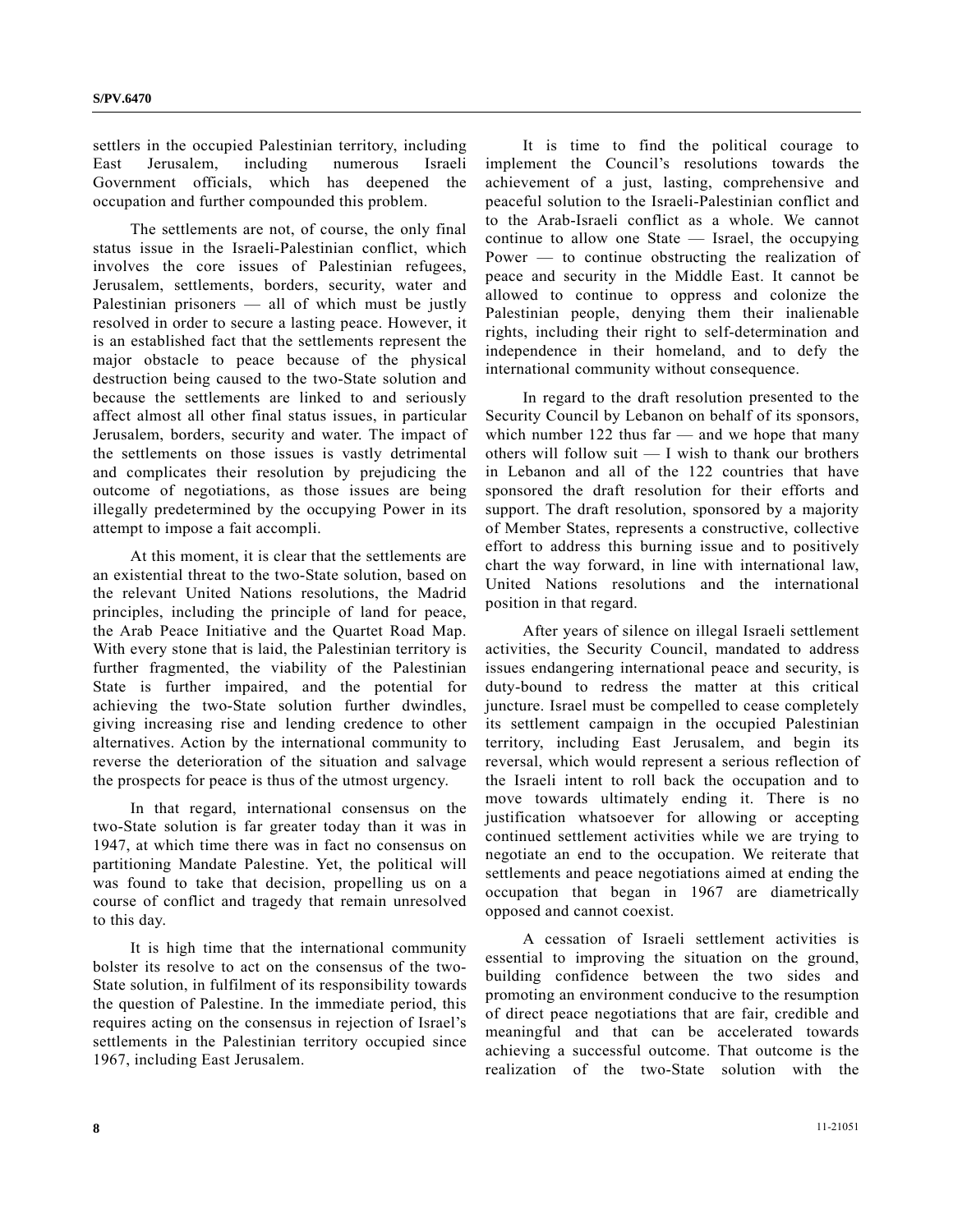achievement of the independence of the State of Palestine, with East Jerusalem as its capital, living side by side with Israel in peace and security, and a just, agreed solution for the Palestine refugee question based on General Assembly resolution 194 (III).

 The potential for resuming such a credible peace process is rapidly disappearing. We must not allow the efforts exerted internationally and regionally, including by the United States, the other Quartet members — the European Union, the Russian Federation and the United Nations — the League of Arab States and all other concerned members of the international community, as well as by the Palestinian side, under the leadership of President Mahmoud Abbas, to be in vain or to continue to be arrogantly ignored and undermined by the occupying Power.

 We therefore reiterate our call on the Security Council to shoulder its responsibilities and reaffirm its strong position in rejection of Israel's illegal settlement activities. We know there is unanimity among Council members on this matter and we urge them to take action aimed at removing this major obstacle to peace and security in our region.

 Israel must be compelled to cease all settlement activities in the Palestinian territory, including East Jerusalem; to abide by its legal obligations, including under the Fourth Geneva Convention; and to truly commit to the path of peace. Moreover, we firmly believe that the time has come for the Council to reassert its rightful role vis-à-vis the efforts to attain a just, lasting and comprehensive peace settlement to the Israeli-Palestinian conflict.

 The Palestinian people and their leadership remain committed to peace. They continue to work hard to rebuild and develop their national institutions and to heal and strengthen their society as they strive to realize their right to self-determination in an independent State. The State-building plan launched by Prime Minister Salam Fayyad in August 2009 is being pursued with determination and is moving towards the final implementation stage of the second phase — the "Homestretch to Freedom" — which we hope to complete by August 2011, when we believe our national efforts for independence will converge with the international efforts in this regard.

 We are grateful for the strong international support for this initiative. We are also deeply grateful for the principled position that has now been taken by

107 Member States — nine of them seated at this table, not including Palestine — of extending recognition to the State of Palestine on the basis of the pre-1967 borders. This effort is of course in line with the relevant United Nations resolutions and the international consensus on the two-State solution for peace.

 We are heartened by the political, humanitarian and development support and solidarity extended to Palestine from all corners of the globe. Thus, despite our deep disappointment and frustration in the recent period, we have not lost hope and will continue to strive to realize our legitimate national rights, refusing to allow the occupying Power to unilaterally determine our fate and destiny as a people. We call on all members of the international community, including the Security Council, to uphold their responsibility to help us end this long and tragic conflict and to finally usher in an era of peace, security and coexistence for the Palestinian and Israeli peoples and the Middle East region as a whole.

**The President**: I thank the Permanent Observer of Palestine for his statement.

 I wish to remind all speakers to limit their statements to no more than four minutes, in order to enable the Council to carry out its work expeditiously. Delegations with lengthy statements are kindly requested to circulate their texts in writing and to deliver a condensed version when speaking in the Chamber.

**Mrs. DiCarlo** (United States of America): I thank Under-Secretary-General Pascoe for his briefing today.

 The United States remains committed to a two-State solution to the Israeli-Palestinian conflict that is agreed to by the parties. We call on both parties to return to good-faith, direct negotiations, which remain the best path for the parties to reach a solution resolving all issues, ending all claims and establishing a sovereign State of Palestine alongside a secure State of Israel as a key part of a comprehensive peace among Israel and all of its neighbours. There is no better alternative to reaching mutual agreement: the stakes are too high, the sorrows too deep and the issues too complex.

 The United States policy on settlements has not changed and will not change. We believe that continued settlement expansion is corrosive not only to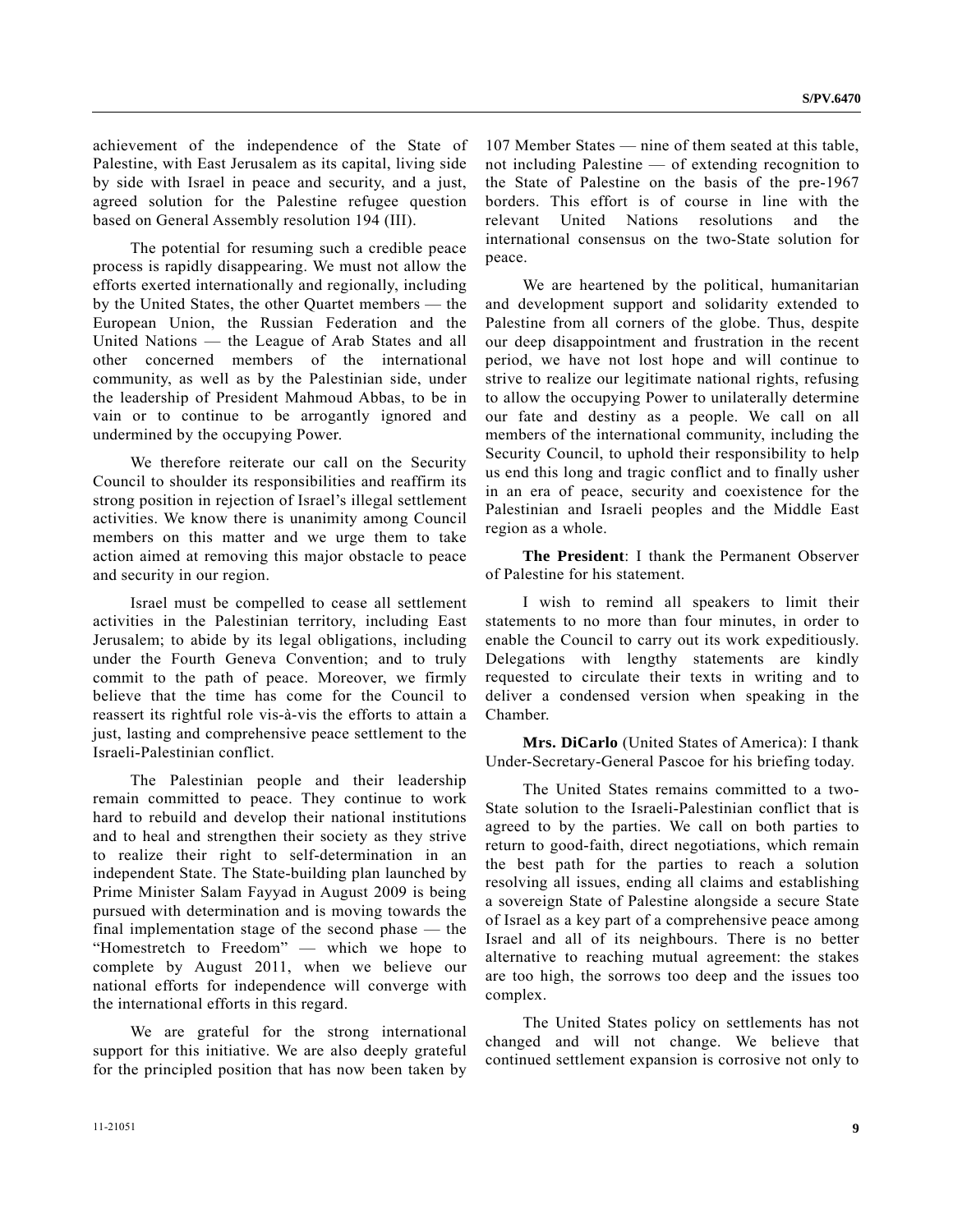peace efforts and the two-State solution but also to Israel's future itself. The fate of existing settlements is an issue that must be dealt with by the parties, along with other permanent status issues. But like every United States Administration for decades, we do not accept the legitimacy of continued Israeli settlement activity.

 The United States policy on Jerusalem also remains unchanged. The status of Jerusalem and all other permanent status issues should be resolved through negotiations between the parties. The United States recognizes that Jerusalem is a deeply important issue for Israelis and Palestinians, as it is for Jews, Muslims and Christians around the world. We believe that through good-faith negotiations the parties can agree to an outcome that realizes the aspirations of both parties for Jerusalem and safeguards its status for people around the world.

 We are therefore very concerned by the commencement of demolition of the Shepherd Hotel in East Jerusalem and reports that Israel will consider planning for 1,380 new units near Gilo. These disturbing developments undermine peaceful efforts to achieve the two-State solution and contradict the logic of a reasonable and necessary agreement between the parties. We have long urged both parties to avoid actions, including in Jerusalem, that may undermine trust or prejudge negotiations.

 Ultimately, the lack of a resolution to this conflict harms Israel, the Palestinians, the United Sates and the international community. We will continue to press ahead with the parties to resolve the core issues, including Jerusalem, in the context of a peace agreement.

 As we have consistently said, permanent status issues can only be resolved through negotiations between the parties, and not by recourse to the Security Council. We therefore consistently oppose attempts to bring these issues to the Council and will continue to do so because such action would move us no closer to the goal of a negotiated final settlement; rather, we believe, it would only complicate efforts to achieve that goal.

 We are troubled by the violence in recent weeks involving civilians. We condemn continued and escalating incidents of rocket fire from Gaza into southern Israel. We must work together to stop Hamas and other violent extremists from launching terrorist attacks and from bringing increased misery to the people of Gaza. We once again call on Hamas to immediately release the Israeli soldier Gilad Shalit, abducted by Hamas and held since 2006. We also call upon the Government of Israel to fully investigate the deaths of at least three Palestinian civilians in encounters with Israeli forces in the West Bank since 1 January.

 We remain concerned about the situation in Gaza. The United States is working with the Palestinian Authority, Israel and international partners to improve the lives of ordinary people there and to increase the flow of needed commercial goods and construction supplies while taking appropriate measures to ensure that they do not fall into the wrong hands.

 We are pleased with Israel's decision to allow exports from Gaza, which will foster legitimate economic growth there. This is an important and overdue step, and we look forward to seeing it implemented soon. We also welcome the recent approval of additional United Nations and international reconstruction projects for Gaza.

 The United States remains convinced that peace in this troubled region is both necessary and possible. We will persist. We will push the parties to grapple with the core issues. As Secretary of State Clinton said in her speech to the Saban Forum in December, in the context of our private conversations with the parties, we will offer our own ideas and bridging proposals when appropriate. We will also work with the Palestinians to continue laying the foundations for a future Palestinian State. Israelis deserve to be able to live in security, at peace with their neighbours and confident in their future. And Palestinians deserve to have the dignity and justice of a State of their own and the freedom to chart their own destiny.

 Let me now turn to Lebanon. We echo the Secretary-General's statement of support for the Special Tribunal for Lebanon and his call to all parties to refrain from any interference or influence in its work. We welcome the recent announcement by the Prosecutor for the Tribunal that he has filed an indictment related to the assassination of former Prime Minister Rafiq Hariri and 22 others. This represents an important step towards ending the era of impunity for political murder in Lebanon and achieving justice for the Lebanese people.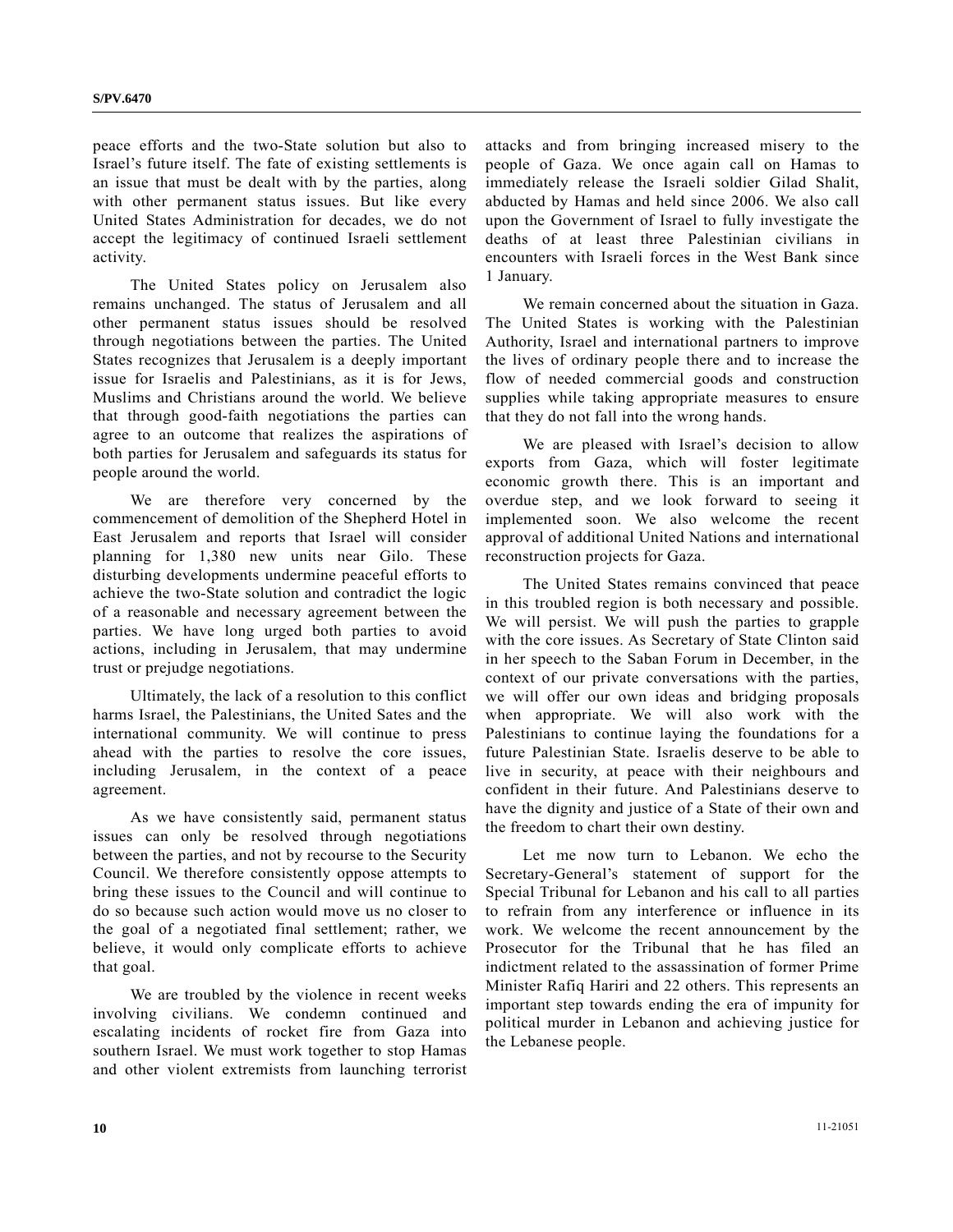We urge that Lebanon's constitutional process be followed in selecting its next Government and we encourage all parties to avoid threats or actions that could cause instability in Lebanon or the region. We urge this Council and the international community to remain firm in its support for Lebanon's sovereignty and independence, resolute in its commitment to all Security Council resolutions related to Lebanon and vigilant to threats to international peace and security.

 We commend the efforts of France, Qatar, Saudi Arabia, Turkey and other key international and regional actors working to maintain calm in Lebanon and ensure that the Tribunal's work continues unimpeded.

 We support French President Sarkozy's intention to form a contact group to help resolve the political crisis in Lebanon. We support a political outcome that reduces tension and allows the Lebanese Government to return to the business of the people without undermining the Special Tribunal for Lebanon. The Lebanese people should not have to choose between justice and stability. Like all nations, Lebanon deserves both.

 Finally, let me say a few words about the situation in Tunisia, which is important to the Middle East as a whole. The United States stands with the entire international community in bearing witness to this brave and determined struggle for the universal rights that we must all uphold. We will long remember the images of the Tunisian people seeking to make their voices heard. We urge all parties to maintain calm and avoid violence, and we call on the interim Tunisian Government to respect human rights and to hold free and fair elections that reflect the true will and aspirations of the Tunisian people. The United States is prepared to assist the people and the interim Government of Tunisia as they move towards these elections.

**Mr. Salam** (Lebanon) (*spoke in Arabic*): As Council members know, the sixth paragraph of Article 49 of the Fourth Geneva Convention relative to the Protection of Civilian Persons in Times of War states that "[t]he Occupying Power shall not deport or transfer parts of its own civilian population into the territory it occupies". The International Committee of the Red Cross has recognized that the purpose of that paragraph of the Convention is to prevent the recurrence of actions carried out by certain States during the Second World War, which transferred a

portion of the population of territories occupied by them for political and ethnic reasons with a view to colonizing those territories. Those explanations require no further comment.

 Article 8, paragraph 2(b)(viii) of the 1998 Rome Statute of the International Criminal Court identifies as a war crime "[t]he transfer, directly or indirectly, by the Occupying Power of parts of its own civilian population into the territory it occupies".

 After having reaffirmed in resolution 446 (1979) that the Fourth Geneva Convention applied to the Arab territories occupied by Israel since 1967, the Security Council affirmed in paragraph 1 of the resolution that

 "the policy and practices of Israel in establishing settlements in the Palestinian and other Arab territories occupied since 1967 have no legal validity and constitute a serious obstruction to achieving a comprehensive, just and lasting peace in the Middle East".

 The Security Council has reaffirmed that position for over 30 years, including in resolutions 449 (1979), 452 (1979), 465 (1980), 476 (1980) and 478 (1980) regarding settlement activities. Similarly, the General Assembly has reaffirmed it in dozens of resolutions. Most recently, resolution 65/104 reaffirms that settlement activities in Arab territories occupied since 1967 are illegal and constitute an obstacle to achieving peace. The Assembly has called for the immediate and complete cessation of settlement activities.

 The International Court of Justice concluded in paragraph 120 of its 2004 advisory opinion on the legal consequences of the separation wall that the settlements in the occupied Palestinian territories, including East Jerusalem, were created in violation of international law. It is also worth noting that the Road Map adopted by the international Quartet and by the Security Council in resolution 1515 (2003) calls on Israel to freeze all settlement activity, including natural growth of settlements, and to immediately dismantle settlement outposts erected since March 2001.

 The Joint Understanding of the 2007 Annapolis Conference reaffirmed the fact that the parties were to continue to implement their mutual commitments in accordance with the Road Map until the achievement of a peace agreement. This includes Israel's commitment to freezing all settlement activities. The Security Council adopted the contents of the Joint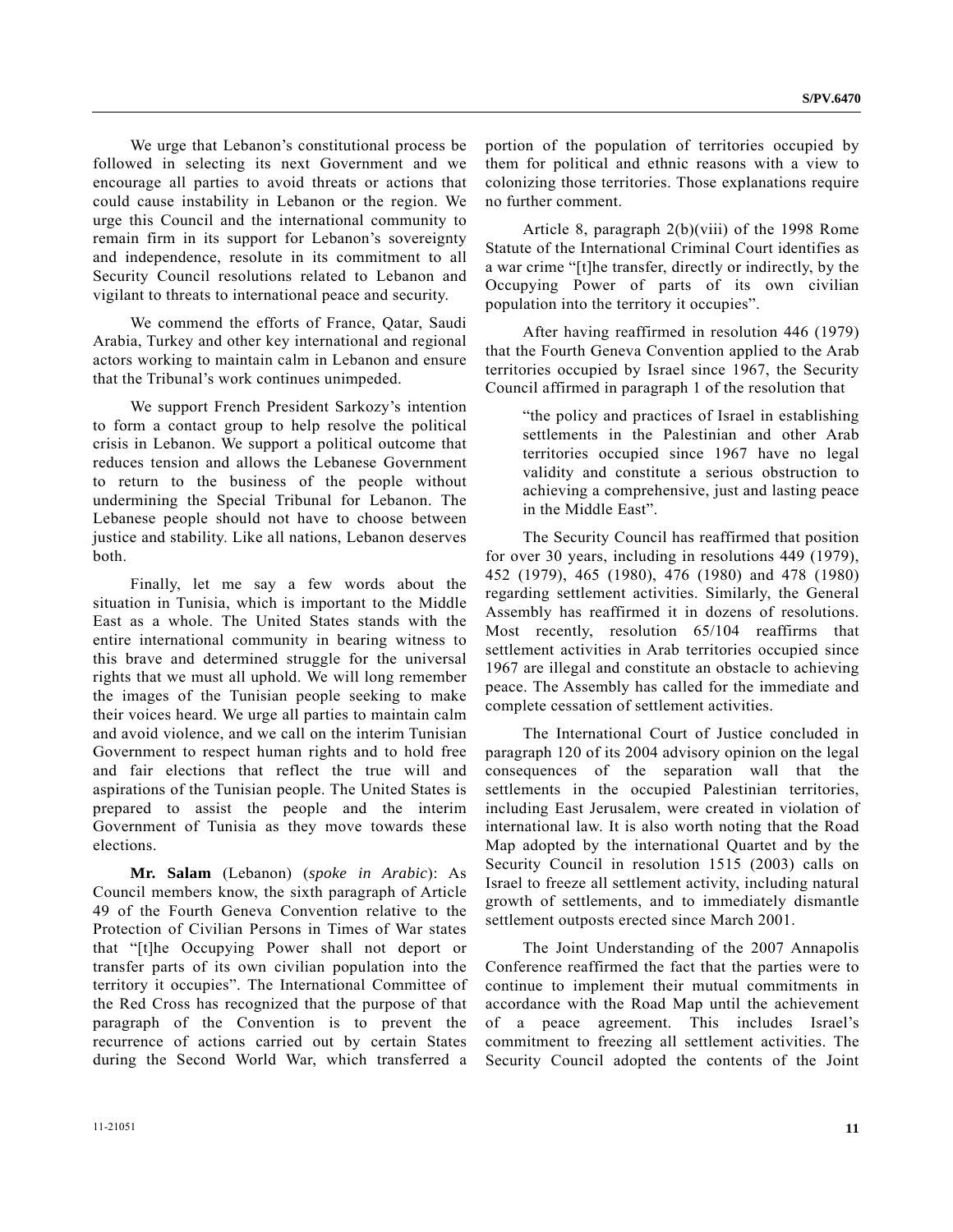Understanding in resolution 1850 (2008). Pursuant to that declaration, the international Quartet continues to call for implementation of the provisions of the Road Map, including freezing all settlement activities, most recently in its statement of 21 September 2010.

 The provisions of international law with respect to the settlements include the resolutions of the Security Council and the General Assembly, the Advisory Opinion of the International Court of Justice, and the positions of the Quartet on the subject of Israeli settlement activities. However, these are the very positions and provisions that Israel continues to disregard and to defy. In point of fact, Israel's settlement policy was established and has continued since 1967. To date, neither international legitimacy nor the peace efforts has dissuaded Israel or stopped it from carrying out settlement activities. For example, the numerous settlements today include more than 517,000 settlers within the occupied Palestinian territories, including East Jerusalem. This is more than twice the number that existed on the eve of the 1993 Oslo agreement. It is striking that the number of settlers since 1990 has increased by 4.9 per cent annually — three times more than the rate of growth of Israeli society, which is at only 1.5 per cent.

 Since the Israeli Government lifted the freeze on settlements last September — a freeze that was only partial, in point of fact — the settlement activities have not only reached their previous rate of growth but doubled to the point that, during the first six weeks after that September date, they had made up for that 10-month freeze and even gone beyond it.

 Those are the latest developments in settlement activity, the latest challenge of which was on 16 January 2011, when Israel declared that it was building 1,400 new housing units.

 Israel's settlement policy is not only a challenge to the will of the international community and a violation of the provisions of international law. It carries the danger that Palestinian land is being absorbed and dismantled, and in that way the basis of the two-State solution is being undermined.

 While we recognize all the international efforts to resolve the Arab-Israel conflict — in particular the efforts of President Obama's Administration — if the Council today cannot oppose the grave dangers of Israel's settlement activities, then its credibility and effectiveness will be hampered. Our image will be

affected because the impression would then be that a double standard is being applied with regard to certain States while the actions of another are ignored, as if that State were above the law and could not be subject to any accountability.

 We therefore submitted yesterday a draft resolution on Israel's settlement activities, and it has been circulated to the Council in blue ink (S/2011/24). We are proud to see the unprecedented number of sponsors for this draft — more than 120 States — and we express our full gratitude to them. The purpose of this draft resolution is to ensure that the Council will stand on the side of justice, and we trust it will play its role in supporting this draft resolution unanimously in the very near future.

 Just as the Council has responded and spoken in a single voice when adopting historic resolutions resolutions 242 (1967), 252 (1968), 338 (1973), 446  $(1979)$ , 1397 (2002), 1515 (2003) and 1850 (2008) we invite it to speak with a single voice on the settlement activity and say that enough is enough.

**Mr. Araud** (France) (*spoke in French*): I would like to thank the Under-Secretary-General for Political Affairs for his briefing and the Permanent Observer of Palestine for his statement.

 France associates itself with the statement to be made by the Head of the Delegation of the European Union.

 The peace process in the Middle East remains at an impasse. On 21 September the Quartet established a one-year deadline to achieve a framework agreement on all final status issues for the creation of a sovereign, independent, viable and democratic Palestinian State living in peace alongside Israel within safe and recognized borders. We recall the importance of achieving this goal because more than ever, time is working against peace.

 Attaining this objective in 2011 means the swift resumption of negotiations on final status issues, which is the only way to bring an end to the conflict. The deadline established by the Quartet is ambitious, but this urgency is dictated by the situation on the ground, where the viability of a two-State solution seems more threatened every day. In the immediate term, moves to recreate the conditions for confidence that are necessary for negotiations, both politically and on the ground, are awaited.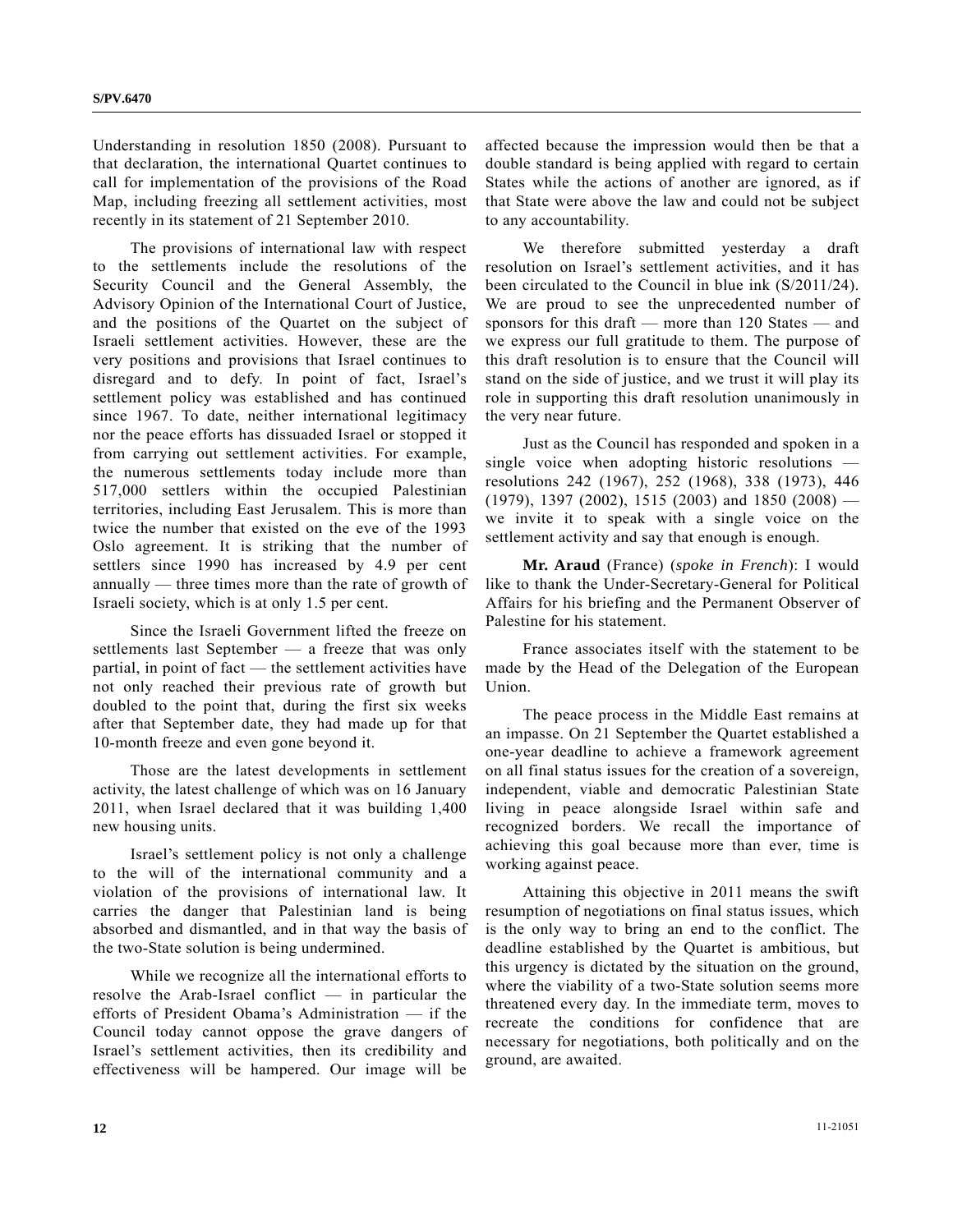The parameters for a negotiated solution are known, and we do not need to reinvent the foundation of a process that has been under way for some 20 years now. Moreover, the European Union publicly recalled those parameters recently. Accordingly, France deems it necessary, in line with what Mrs. Clinton said in her speech at the Saban Forum, to call on the parties to provide their positions on the main final status issues. We welcome the fact that the United States is planning to provide the parties with its proposals if that becomes necessary, but we recall that a close involvement of the other members of the Quartet and certain Arab States in those efforts would increase their chances of succeeding. The international community, including within this Council, must indeed be able to support those efforts in all their forms and confer on them the necessary legitimacy. We thus hope that the forthcoming meeting of the Quartet, on 5 February, will contribute to recreating conditions of confidence that are necessary between the parties.

 France and the European Union have reiterated their availability to make a substantial contribution to a peace agreement and to the arrangements that that would involve. That is the message that the French Minister for Foreign Affairs, Mrs. Michèle Alliot-Marie, while visiting the region from the 19 to 23 January, will bring to the parties, as well as to the two main regional actors in the peace process, Egypt and Jordan. The support of States in the region for the political process, based on the Arab Peace Initiative, remains crucial.

 This objective involves preserving the viability of the two-State solution on the ground. Given the increasing speed of construction, the international community, in particular this Council, cannot relax its attention with regard to the question of settlement activity. As the European Ministers recalled on 13 December, settlement activity is illegal. It is an obstacle to peace, as it undermines confidence between parties and the viability of prospects for peace.

 France desires that initiatives in this area may constitute a constructive element of the effort to relaunch discussions between the parties on all final status issues. There will be no solution to the conflict without a cessation of settlement activity, including with regard to natural growth of existing settlements.

 We are asking in particular for the cessation of all measures that affect the demographic balance in Jerusalem, which is destined to become the capital of

the two States. In East Jerusalem, settlement activity is not only illegal but increases the likelihood of violent incidents in the Holy City, with political implications that are to be feared. At present, France is concerned by the situation and condemns the recent demolition of Shepherd Hotel in order to build a new settlement in the Palestinian quarter of Sheikh Jarrah. We call on the parties to avoid all provocation in a context of increasing tensions. This situation on the ground, like the increasingly fragile political outlook, is likely to undermine the projects of the Fayyad plan, which is main tangible achievement on the way to the attainment of a Palestinian State since the Annapolis Conference in 2007.

 The support of the international community for the Palestinian Authority and for President Abbas in order to strengthen the institutions for a future Palestinian State must not waver. In order to consolidate this international support, the President of France announced our country's willingness to organize a second donor conference in Paris in the spring. This should be linked to the political process; it can in no way be an economic substitute for the peace process. The challenge is also for Israel to align itself with this movement in a much more determined way, particularly in the West Bank. Gestures have been made on the ground, but they remain insufficient, especially in terms of freedom of movement and access.

 The situation in Gaza continues to be of concern. A change in approach, without infringing on Israel's security imperatives, is necessary and possible. Our Minister of State, who is going to Gaza, will reaffirm our willingness to contribute to this.

 France welcomes the Israeli Government's recent decision to authorize the export of several categories of products from the area and to develop infrastructure at crossing points. This announcement is in the right direction, as it promotes the growth of Gaza's economy by supporting the development of its private sector. We should work together to ensure that it is rapidly implemented, and secure complementary measures that can help achieve a comprehensive lifting of the blockade. In that regard, we are also awaiting sped up implementation of United Nations construction projects and a relaxation in restrictions on movement in and out of the Gaza Strip. The European Union has proposed concrete assistance in that regard.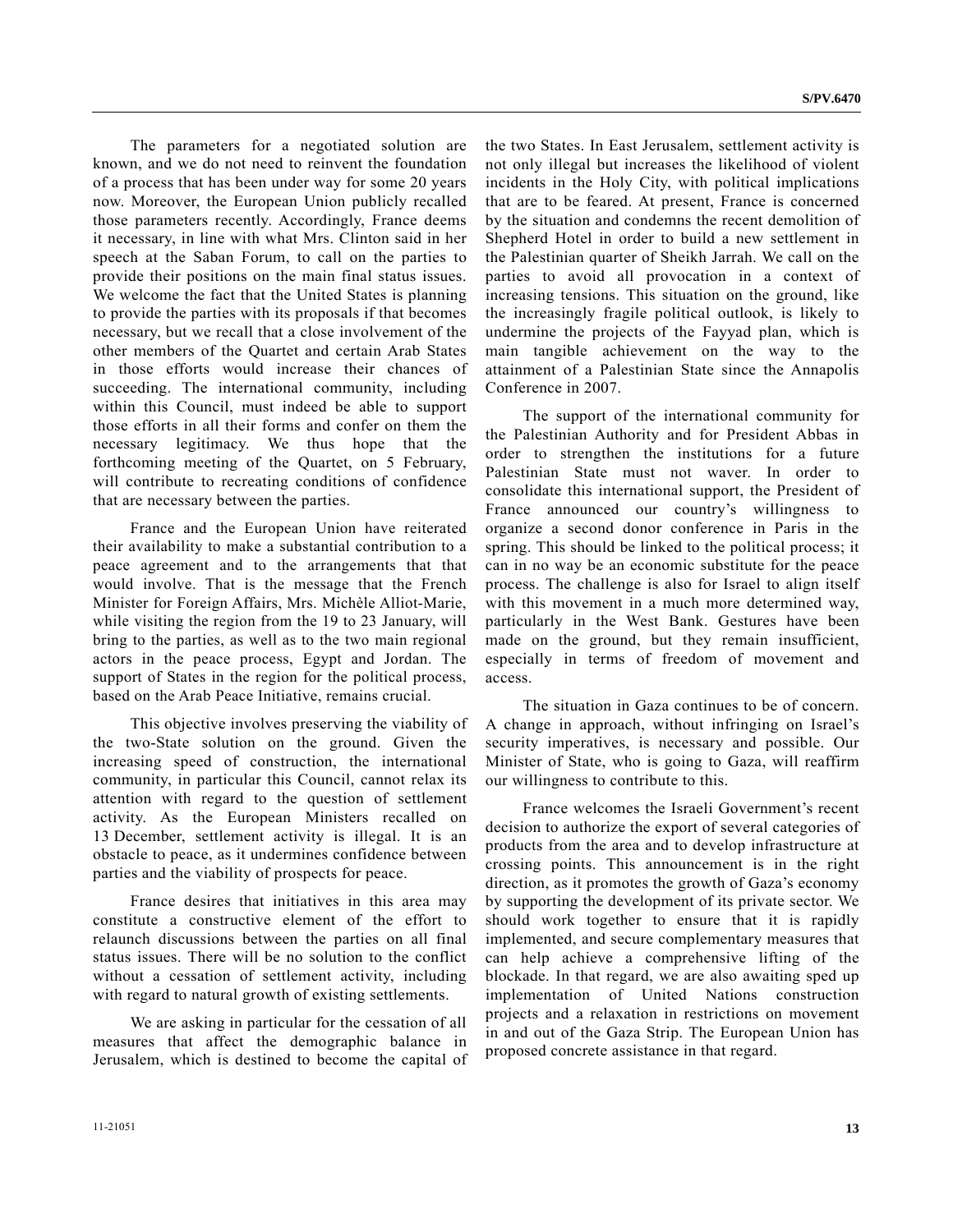We must not forget Gilad Shalit, who has been a hostage in the Gaza Strip for four years now, in disregard of the principles of international humanitarian law and basic humanity. France remains ready to help achieve his immediate and unconditional release. We also continue to call for an immediate halt to all violence, particularly rocket fire into southern Israel.

 With regard to the political crisis that Lebanon is currently experiencing, France supports the Lebanese authorities and remains committed to respect for institutions and the framework defined by the Taif Agreement, as well as democratic principles and the stability, independence and sovereignty of Lebanon. We encourage the Lebanese people and representatives of Lebanese institutions to find a solution to the current crisis through dialogue. Given recent developments, following discussions with the main Lebanese and regional stakeholders, France's President has proposed international consultations to help Lebanon overcome the difficulties it faces. France is of course coordinating its efforts with the Secretary-General.

 With regard to the Special Tribunal for Lebanon, on 17 January the Prosecutor submitted an indictment to the judge, thus launching the judicial phase of the Tribunal's work. France of course fully supports the work of the Special Tribunal for Lebanon, which was established by resolution 1757 (2007). We call on all parties, especially those in Lebanon and the region, to respect the Tribunal's independence, to reject any political manipulation and to refrain from hindering the Tribunal's work. Lastly, in this very unstable environment, we call on all parties to respect resolution 1701 (2006), and commend the work done in southern Lebanon by the United Nations Interim Force in that country.

 The regional aspect of the peace process is crucial. We are working to create the conditions for a renewal of negotiations between Syria and Israel, in close cooperation with the United States and Turkey.

 The Middle East is a region of great cultural, human and religious diversity. Peace and stability there is inconceivable without the preservation of the culture of tolerance and respect that is the foundation of the region's richness. The recent attacks aimed at religious communities demonstrate a desire to fuel hatred. We must join forces with those countries that have been attacked so we can together fight terrorism and combat those who want to promote the notion of a conflict between civilizations. The perpetrators of such terrorist acts must be prosecuted. Members of religious minorities must be able to live in safety in their countries. France stresses the importance of the effective protection of minorities, of respect for their freedom of religion and belief and of the promotion of tolerance. We encourage and support the efforts of the Governments of the region to that end.

**Mr. Moungara Moussotsi** (Gabon) (*spoke in French*): First of all, let me begin by thanking Under-Secretary-General for Political Affairs Lynn Pascoe for his briefing.

 Our debate is taking place at a time when the peace process in the Middle East remains at an impasse. It should be remembered that this follows Israel's lifting of the moratorium on Jewish settlement activity in the Palestinian territories. My delegation therefore urges both parties to resume direct dialogue, which is an essential condition for arriving at an acceptable and definitive settlement of the conflict. As we have always emphasized, the goal is the establishment of a viable Palestinian State living side by side with Israel within secure and internationally recognized borders.

 We wish to reaffirm our appreciation for the diplomatic efforts being made by the United States of America, the Quartet and countries of the region aimed at restarting direct peace negotiations. We urge them to continue their efforts. In that regard, we welcome the announcement of an upcoming Quartet meeting to be held in Munich in the next few days.

 There will be no lasting solution to the Israeli-Palestinian crisis unless it is part of a process towards a comprehensive negotiated settlement of the various crises in the region. We are convinced that the effective involvement of countries of the region in peace talks is absolutely essential to achieving these goals.

 With regard to Lebanon, we urge the country's political leaders to pursue dialogue and national reconciliation in order to ensure unified participation in a comprehensive peace process in the region. We hope that the current political crisis associated with the work of the Special Tribunal for Lebanon will be resolved through negotiations.

 Lastly, we reaffirm our support for the United Nations Interim Force in Lebanon (UNIFIL) and its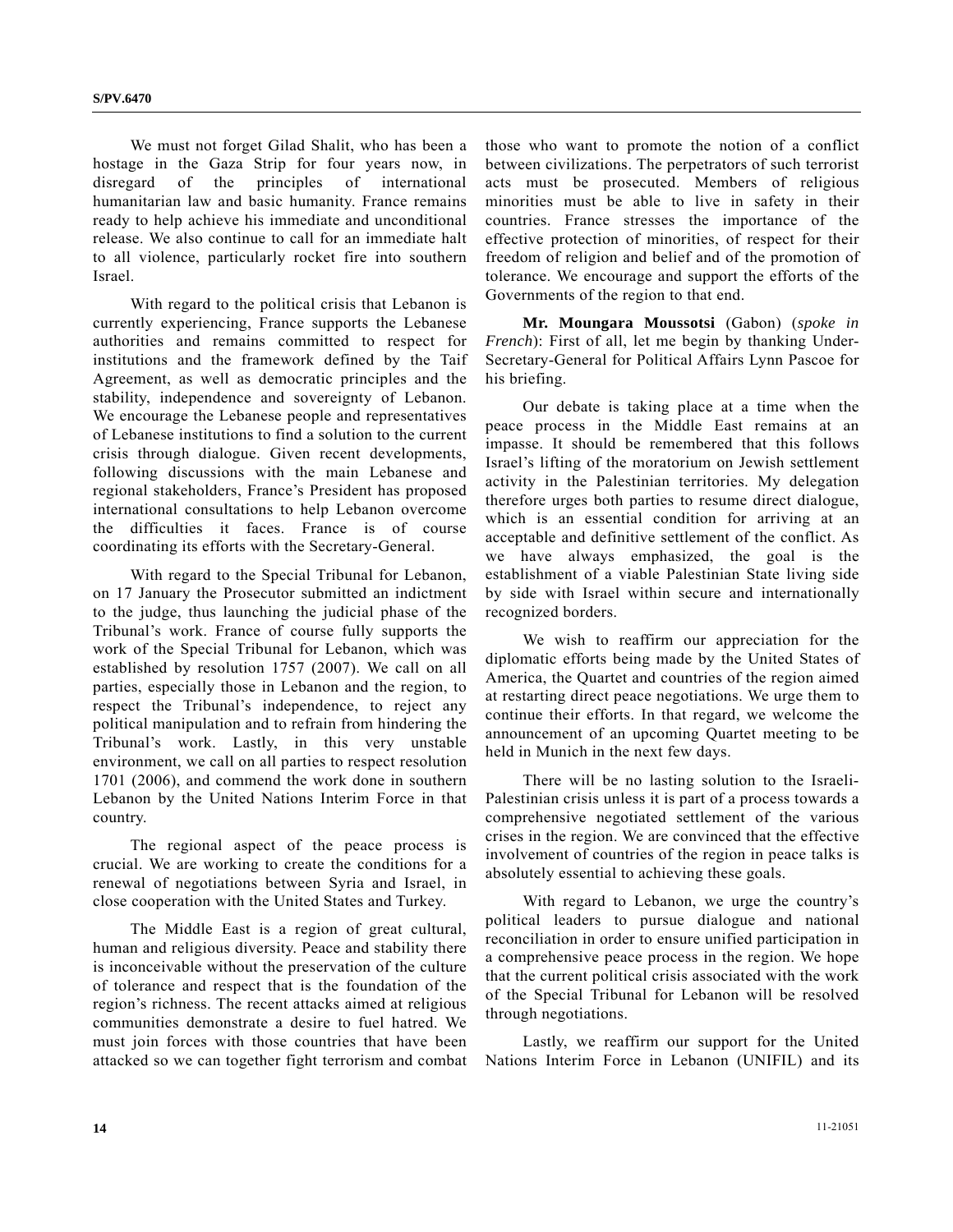mandate. We urge Israelis and Lebanese to cooperate with UNIFIL to ensure the full implementation of resolution 1701 (2006).

**Mr. Osorio** (Colombia) (*spoke in Spanish*): At the outset, let me extend my thanks to Mr. Lynn Pascoe, Under-Secretary-General for Political Affairs, for his report on the situation in the Middle East, including the question of Palestine. I should like to point out that his briefing on recent events in the region is very disturbing. I should also like to thank Ambassador Riyad Mansour for his statement to the Council.

 We are gathered in the Council today to consider the situation in the Middle East and, in particular, the issue of settlements in the Palestinian territories. That is without a doubt an important issue that must be resolved in the context of the search for a negotiated settlement to a long-standing historic conflict. We believe that the settlements violate international law, the agreements established in the Road Map and the negotiations conducted by the Quartet.

 The Middle East issue has historically occupied a permanent place in Colombia's foreign policy, which includes a vision of Statehood. Even prior to the General Assembly's resolution approving the partition of Palestine in 1947, Colombia had referred to the importance of ensuring genuine viability in the process, which should be both stable and lasting. Former Colombian President Alfonso López, our first Permanent Representative to the United Nations, said in 1947 that "to divide Palestine without a real alternative for the Palestinians would be a monumental error". History has shown that our illustrious compatriot was right. It was as true then as it is now that we need to find a settlement that provides a better basis for understanding and a comprehensive solution to the unstable situation in the region.

 Consistent with this conviction, Colombia abstained in the voting on the resolution, despite our belief that it was just to provide a national homeland for Jews and Palestinians alike. However, we never had any doubts about the core issue. Since then, and in the following decades, the Colombian position has remained clear. Israel is a State with the right to exist in peace within secure borders, while the Palestinians have the right to their own State where they can live side by side with Israel in peace and work for common prosperity.

 Whenever we have been in the Security Council, we have voted in favour of resolutions that seek to establish lasting peace in the region. Moreover, on a number of occasions, we have sponsored proposals to that end within the various United Nations bodies. We believe that two ancient peoples who have contributed so much to science, the arts and the world economy have the right and the obligation to live in peace. Jewish and Palestinian immigrants alike have contributed to the prosperity and even the identity of our country. We view with interest and approval any approach aimed at achieving and consolidating lasting peace in the region.

 For Colombia, the peaceful settlement of disputes, the obligation not to use force in international relations and the self-determination of peoples are fundamental principles, as are human rights and respect for the dignity of all, without exception.

 Israelis and Palestinians can no longer remain in a situation of confrontation and mistrust. We strongly urge both parties to continue negotiations on the basis of mutual respect and recognition of the identity and rights of each people.

 Colombia has the highest regard for peace, built on a solid and realistic basis, and we offer our firm support to every possible approach aimed at promoting sustainable and balanced solutions in the Middle East.

**Mr. Churkin** (Russian Federation) (*spoke in Russian*): We thank Under-Secretary-General Pascoe for his briefing on developments in the situation in the Middle East.

 The situation in the region remains tense and of particular concern to us is the lack of progress towards the resumption of direct Palestinian and Israeli dialogue. The current visit to the Middle East by the President of Russia, Dmitry Medvedev, is focused first and foremost on finding ways to renew the regional peace process. During his visit, the President of Russia has laid out our view of how to achieve lasting peace in the region. First, both sides should refrain from unilateral moves that may predetermine the outcome of a settlement, respect their international obligations, display political will and a willingness to adopt confidence-building measures, and promote sustainable dialogue that would facilitate the effective settlement of the whole range of final status issues.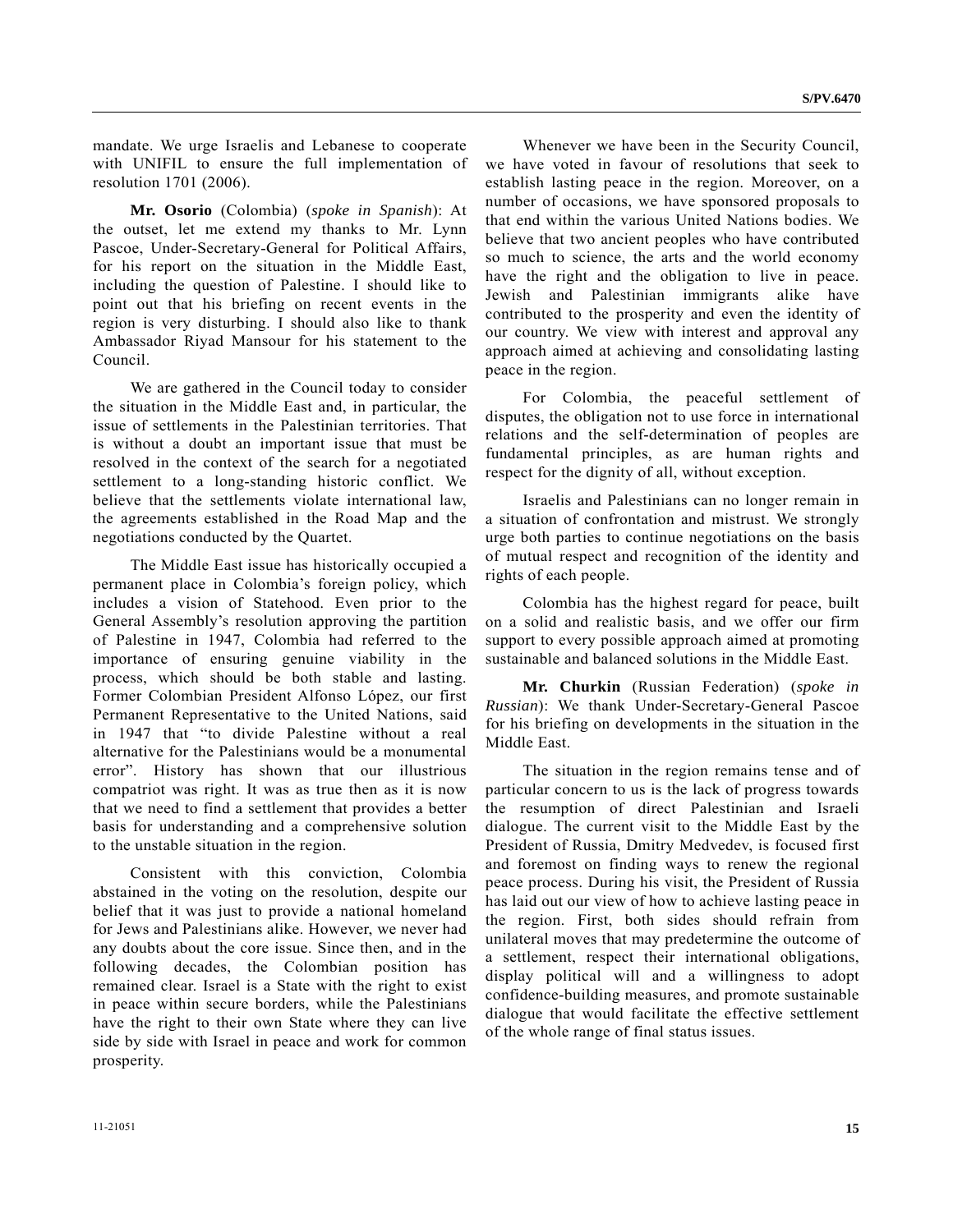Israel should freeze its settlement activities in the West Bank and East Jerusalem, which violate international law. It should honour the requirements of the relevant Security Council resolutions and the decisions of the Quartet of international mediators. Acts such as demolishing the Palestinian Shepherd's Hotel in order to build more settlement units only further complicate the situation. We trust that the Israeli leadership will finally heed the unwavering requirements of the international community. At the same time, the legitimate security interests of Israel must be ensured and rocket attacks on Israeli territory must end.

 Of equal relevance is the objective of restoring intra-Palestinian unity on the Palestine Liberation Organization platform. Russia continues to actively facilitate this by supporting the relevant mediation efforts, primarily those of Egypt.

 Along with these efforts, there is a need for further measures to lift the blockade of the Gaza Strip in order to improve the humanitarian and socioeconomic situation there. Among the efforts needed to ensure progress in a Palestinian and Israeli settlement is to focus on generally recognized international legal bases, including Security Council resolutions, the decisions of the Quartet and the Arab Peace Initiative.

 The forthcoming ministerial meeting of the Quartet on 5 February in Munich, convened on Russia's initiative, should determine practical steps for a swift resumption of the Palestinian and Israeli negotiation process. The ultimate aim of this process is to implement the two-State solution of Palestine and Israel coexisting in peace and security within internationally recognized borders.

 Russia consistently supports the right of Palestinians to establish their own independent, contiguous and viable State, with its capital in East Jerusalem. Everyone — Palestinians, Israelis and the entire Middle East region — will gain from that.

 In speaking at the joint press conference with Palestinian President Abbas in Jericho, President Medvedev confirmed that the Russian initiative to convene an international conference on the Middle East in Moscow remains on the table. The aim is not just to meet, but to achieve significant progress towards achieving a comprehensive Middle East settlement. If we manage to move the negotiating process forward, including during consultations with

the Quartet, the prospects for the Moscow conference will become clearer.

 Recent events in Lebanon concerning the resignation of the Government are of serious concern to us. Of principal importance now is that the situation remains in the constitutional sphere. To that end, the Lebanese parties need to display calm and restraint and avoid making moves that would exacerbate the situation and harm both the Lebanese and the entire region. Despite existing political disagreements, the search for dialogue-based solutions to contentious issues on the national agenda is in the interest of all Lebanese and must be maintained.

 The work of the Special Tribunal has moved into a new phase. We trust that the decision of the Tribunal will be considered extremely carefully and based on evidence. This will not only directly determine the triumph of justice and the fair prosecution of perpetrators, but will also maintain peace and stability in the country and in the region as a whole.

**Mr. Wang Min** (China) (*spoke in Chinese*): I wish to thank Under-Secretary-General Pascoe for his briefing. I have also listened carefully to the statement made by the Permanent Observer of Palestine.

 The current situation in the Middle East remains complex and fragile and is a source of concern. The international community should continue to push for a political settlement of the question of Palestine. This is not only in line with the universal expectations of the people of the region, including the Palestinians and Israelis, and the international community, but also touches directly on lasting peace and security in the Middle East.

 China has always maintained that, on the basis of relevant Security Council resolutions, the principle of land for peace, the Arab Peace Initiative and the Middle East Road Map to peace, Palestine and Israel should settle their differences through dialogue and negotiation that will result in the establishment of an independent State of Palestine so that Palestine and Israel can coexist in peace.

 At present, the issue of settlements is the greatest obstacle to the resumption of direct talks. China urges Israel to immediately and completely cease settlement activities in the occupied Palestinian territories, including the West Bank and East Jerusalem. China hopes that Israel will adopt a serious and responsible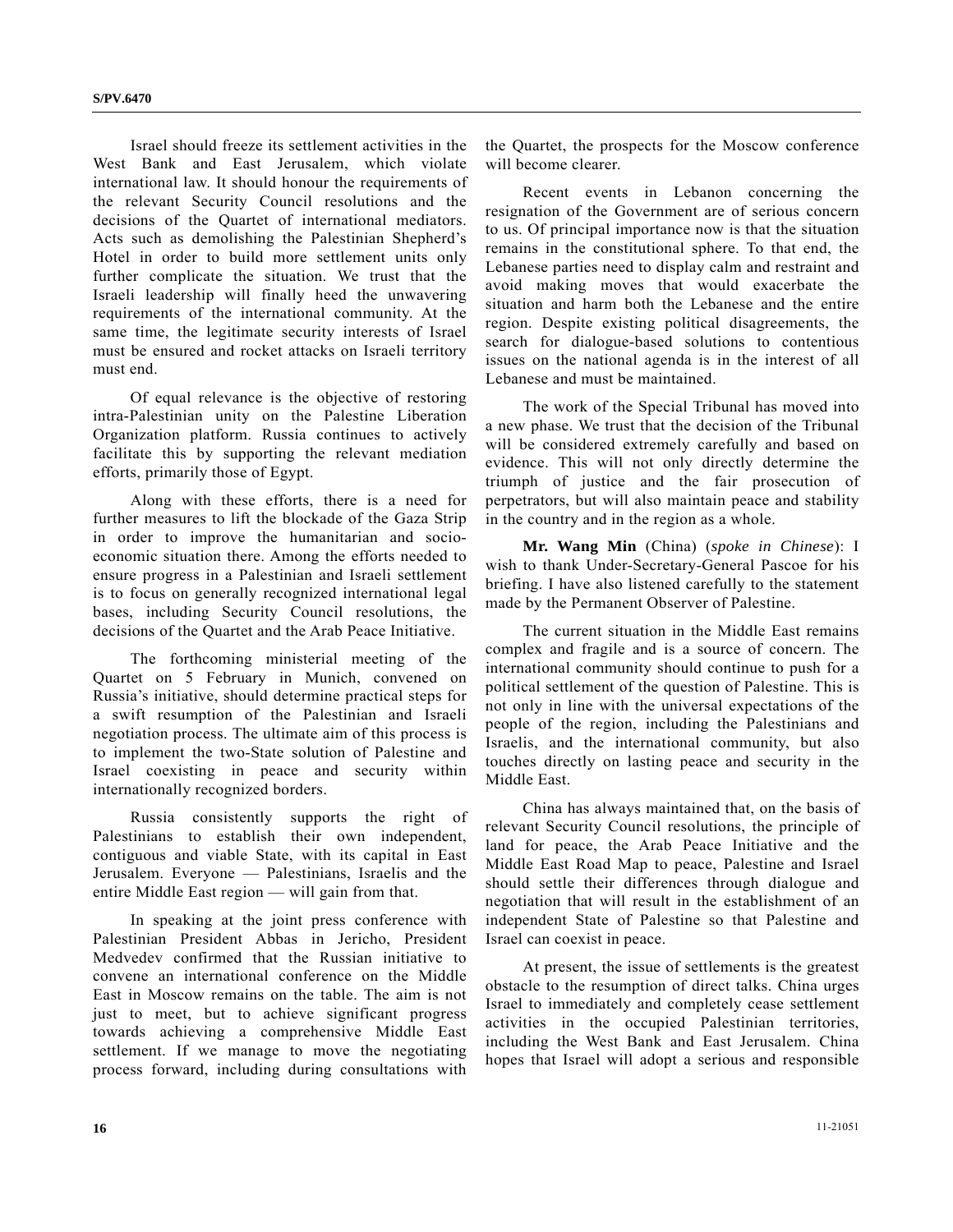approach and create the conditions necessary to building mutual trust and relaunching the peace talks.

 China welcomes and supports all international peace efforts to resolve Palestinian and Israeli differences and to restart dialogue and negotiation. We hope that Palestinians and Israelis will make common efforts for the early resumption of talks and the achievement of substantive results.

 The humanitarian situation in the occupied Palestinian territory, especially in the Gaza Strip, remains harsh and serious. That is not good for regional stability, nor is it conducive to the creation of appropriate conditions for peace talks between Palestine and Israel. We hope the parties concerned will effectively implement the relevant United Nations resolutions and quickly and completely lift the blockade on the Gaza Strip and return to the people of Gaza normal and respectful conditions for survival and development. The international community should continue to provide more assistance and support to the Palestinian people. China is ready to join hands with the various parties and to continue to play a constructive role for the early achievement of a comprehensive, just and lasting peace in the Middle East.

**Sir Mark Lyall Grant** (United Kingdom): I wish to thank Mr. Pascoe for his extensive briefing and the representative of Palestine for his statement.

 The year 2011 marks twenty years since the Madrid Conference launched the Middle East peace process. The goal of the international community should be to ensure that this is the last year of the process and the beginning of a lasting agreement between the parties. The current stalemate is deeply damaging. The longer it continues and the more facts that are created on the ground, the slimmer the prospects for peace become. The urgency and gravity of the situation should not be lost on anyone.

 So it is critical that the parties find a way to restart negotiations, which represent the best way to achieve a sovereign, viable and contiguous Palestinian state living in peace and security alongside a safe and secure Israel and other neighbours in the region. The international community must continue to stress the importance of this to both parties.

 For renewed negotiations to have a chance of success, the parties should be clear on the parameters

within which they are working: a two-State solution, based on 1967 borders, with Jerusalem as the future capital of two States and with a fair settlement for refugees.

 If we are to overcome the current impasse, it is also vital that the parties refrain from taking unilateral actions that make peace harder to achieve.

 The demolition of Shepherds Hotel in East Jerusalem and the plans to expand the Israeli settlement of Gilo by a further 1380 units are exactly the sort of actions that must be avoided. The United Kingdom has always been clear that settlements are illegal and an obstacle to peace. Pushing ahead with settlement activity is a deeply unhelpful move. With actions such as those, it is no surprise that this Council has been asked to consider a resolution condemning settlement activity.

 Creating an atmosphere conducive to peace entails responsibilities on both sides. Israel's legitimate security concerns must be met. Israelis should not have to live under the constant threat of rocket attacks and random acts of violence. We are increasingly concerned by recent incidents in the Gaza area. We strongly condemn the continuing rocket fire by militants in Gaza, who target and endanger thousands of Israeli citizens with the goal of provoking reaction and further stalling the peace process.

 We remain concerned by the prevailing situation inside Gaza. There has been some welcome progress: the move from a list of permitted goods to a list of banned goods and an increase in the volume of imports. But more fundamental changes are needed in order to achieve pre-2007 levels of imports and exports, and greater effort is required to improve cooperation with the United Nations and non-governmental organizations.

 The recent Israeli measures to facilitate exports from Gaza are welcome, but they need to be swiftly implemented. That means action on the ground. The United Kingdom is ready to help. We are coordinating closely with Baroness Ashton's office on her package of proposals for Gaza: expanding the infrastructure at Kerem Shalom, providing security equipment to facilitate exports and expanding the role of the European Union's Police Mission in the occupied territories to provide training in border and crossings management for the Palestinian Authority.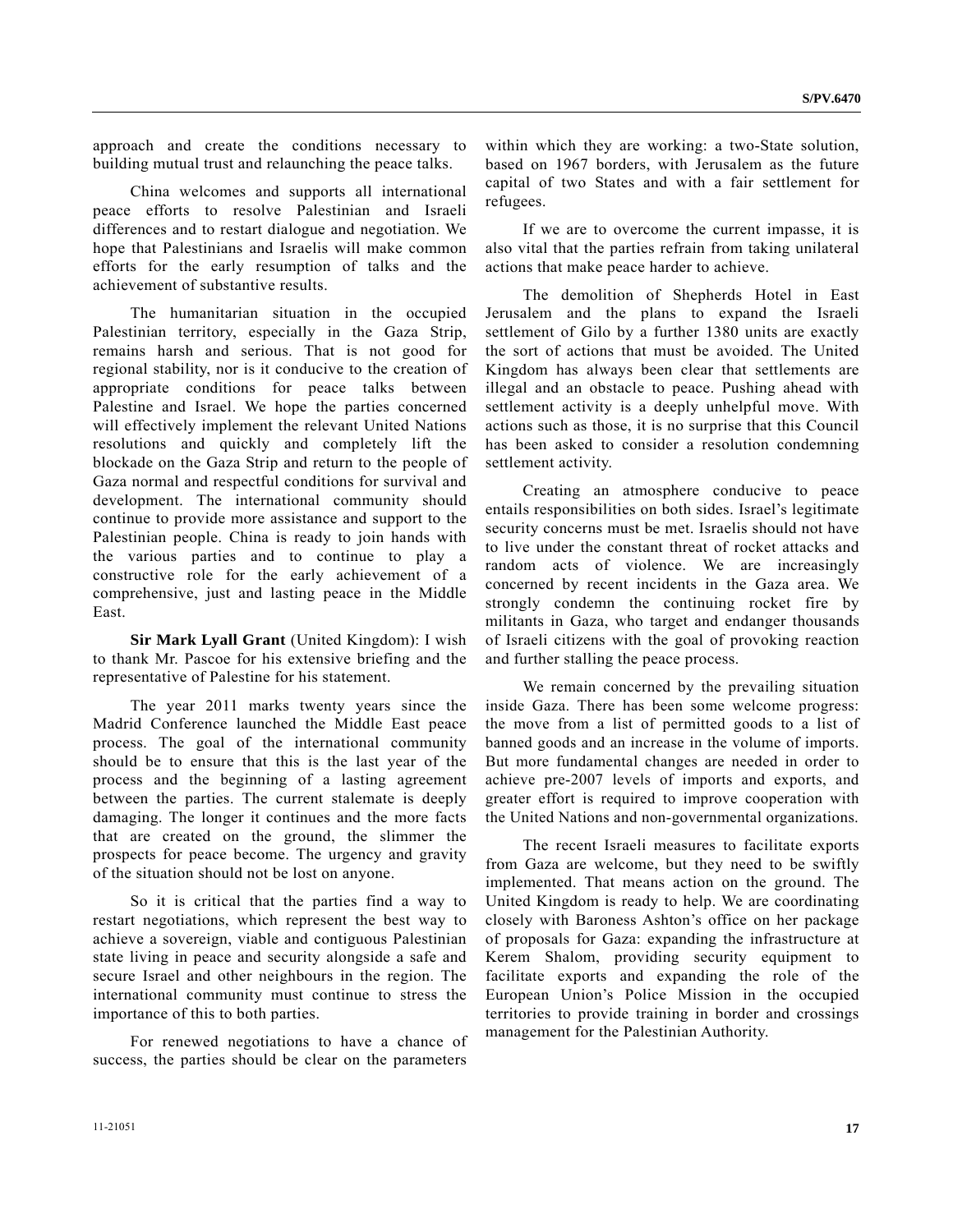Progress must be judged by impacts on the ground rather than simply through counting inputs, such as truck numbers. Aid dependency and unemployment remain high, and construction of schools is still held up. We are urging Israel to address those issues concretely. Gaza's aid dependency will continue until the economy recovers, which is why it is so important to make progress on exports and to improve access to land and to fishing areas. The surest way to safeguard Israel's security is through empowering Gaza's business fraternity.

 Turning briefly to Lebanon, the events of the past week could have grave implications for Lebanon and for regional stability. We call on all parties to work together for a peaceful resolution to the crisis caused by the decision by the opposition to withdraw from government. We condemn continuing attempts to undermine the Special Tribunal for Lebanon, which must be allowed to carry out its work without hindrance or impediment. Justice needs to be done, and there must be an end to impunity for political assassinations in Lebanon.

 We will engage strongly over the coming months with the United States, the parties to the conflict and with our European Union and United Nations partners to find a way to re-start meaningful negotiations to achieve a two-State solution.

**Mr. Wittig** (Germany): I wish to thank Under-Secretary-General Lynn Pascoe for his comprehensive briefing and the Permanent Observer of Palestine for his statement.

 Germany aligns itself with the statement to be delivered later by the delegation of the European Union (EU) on behalf of the Union.

 For too long, the peoples in the Middle East have suffered from conflict and confrontation. They aspire to peace, freedom and a decent life. It is our longstanding conviction that good governance, the rule of law and religious tolerance, including protection of religious minorities, form the basic pillars upon which durable stability and prosperity are based.

 It is time to finally make decisive progress towards a peaceful solution of the Israeli-Palestinian conflict. A just, lasting and comprehensive solution is needed if we want to prevent the conflict from continuing to overshadow the lives of millions of people and from being a catalyst of extremism and

violence. A continuation of the current impasse is not an option.

 The goal is clear: we want to see the State of Israel and a sovereign, independent, democratic, contiguous and viable State of Palestine living side by side in peace and security. That objective is shared by practically the entire international community. It has repeatedly been endorsed by the parties themselves. We remain convinced that there is no viable alternative to the two-State solution.

 There is also broad international consensus about the key parameters of the solution: borders based on the 1967 lines, with agreed territorial swaps; Jerusalem as the future capital of two States; an agreed, just, fair and realistic solution to the refugee question; and arrangements that ensure the security, both collective and individual, of the Israeli and Palestinian people.

 Progress toward that goal is urgently needed. I wish to make four points that we believe are fundamental to making progress.

 First, sustainable peace can be achieved only through negotiations. We urge both parties to return to direct negotiations and to engage substantively on final status issues. Such negotiations must be conducted with the goal of achieving a framework agreement within the 12-month period defined by the Middle East Quartet.

 Secondly, both sides must work hard on creating an atmosphere conducive to progress. That includes abiding by international law and previous commitments, particularly the provisions of the Road Map. As the EU has consistently and repeatedly made clear, the continuation of settlement activity in the occupied Palestinian territories is illegal under international law and an obstacle to peace. It must stop. At the same time, the Palestinian side must refrain from incitement and violence.

 Thirdly, Palestinian State-building needs to be continued. Sustainable peace will need to rest on two pillars: a negotiated settlement and viable institutions of the future State of Palestine. We congratulate the Palestinian National Authority on the progress achieved so far in institution-building, including implementation of the Fayyad Plan.

 Fourth is Gaza. If we are to prevent the further isolation and radicalization of the population in Gaza, the policy of closure must end. Recent decisions by the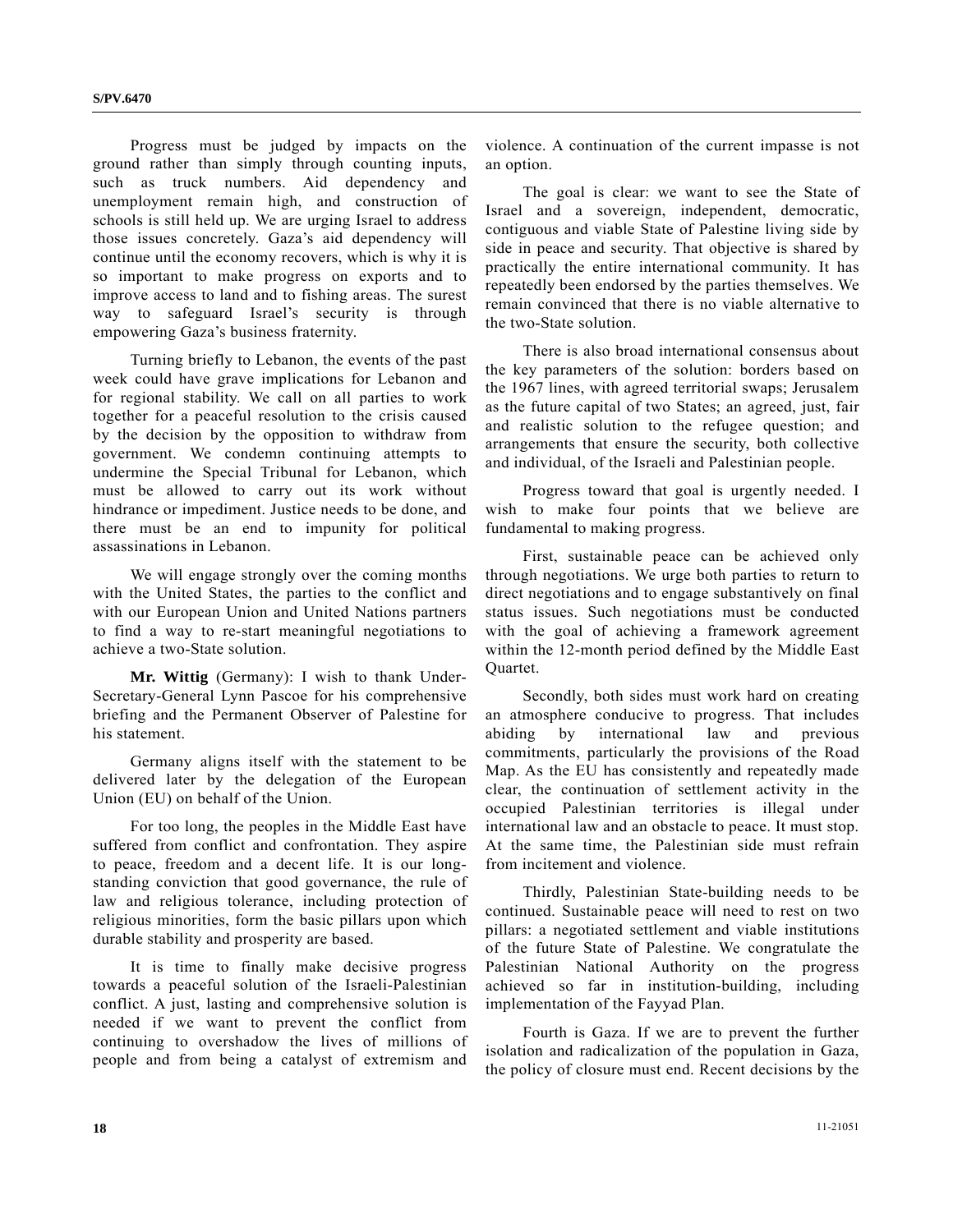Government of Israel to ease access to and exports from Gaza are steps in the right direction. Those decisions need to be fully implemented. Import and export flows should return to pre-2007 levels. Complementary measures are necessary to allow for the economic recovery of Gaza, while addressing Israel's legitimate security concerns. In that respect, we call for the full implementation of resolution 1860 (2009).

 We remain seriously concerned about the fate of the Israeli soldier Gilad Shalit, who has been in captivity for much too long. He must be released without further delay.

 Germany commends the tireless efforts of and valuable services delivered by the United Nations Relief and Works Agency for Palestine Refugees in the Near East (UNRWA), and this year will continue to support UNRWA by contributing an additional amount of \$8 million.

 Finally, the strong support of the international community is crucial to progress in the peace process. We need an even more active role of the Middle East Quartet. We welcome the Quartet meeting of principals in Munich scheduled for 5 February, and expect a strong political signal in that regard. The active backing of Arab States is necessary to creating an atmosphere conducive to progress. We need to send a clear and unambiguous message that we stick to our shared vision of two States living side by side in peace and security. We need to be clear about the parameters of such a solution and our willingness to support its implementation, as required.

 The international community stands ready to invest considerably in a peaceful settlement and to help shape the way forward, but only the parties themselves can make the crucial compromises and lay the foundations for a better future. It is up to them to take the decisive steps and commit themselves unambiguously.

 With regard to Lebanon, we call on all parties to abide by their obligations under resolution 1701 (2006). I would like to recall that the decision to establish the Special Tribunal was taken following a request by Lebanon and on the basis of negotiations between Lebanon and the United Nations. It was created in order to bring stability to the country and to end impunity by prosecuting persons responsible for the attack of 14 February 2005. The reasons for establishing the Special Tribunal remain valid. Germany calls on all parties to support the important work of the Tribunal, to respect its independence and to refrain from political interference and coercion. The successful conclusion of the work of the Special Tribunal is essential to long-term stability in Lebanon. Germany will continue to support the Tribunal.

 Regional efforts aimed at stabilizing the situation are very welcome. At the same time, we cannot compromise when it comes to justice.

**Mr. Sangqu** (South Africa): My delegation thanks Mr. Pascoe for his briefing to the Council. We would like to associate ourselves with the statement to be delivered later by the representative of Egypt on behalf of the Non-Aligned Movement. We also thank the Permanent Observer of Palestine for his comprehensive statement.

 The Middle East peace process, including the question of Palestine, has been on the agenda of the Council for more than 60 years without resolution. Perhaps we need to collectively ask ourselves the question: Is there anything we could or should do differently that may lead to the desired outcome?

 We pose that question in the light of the fact that we have repeatedly articulated the problems, but we do not seem to move forward in terms of addressing them. As we continuously congregate in this manner to discuss the matter every month, without making any concrete progress, the people of Palestine and Israel are no nearer to living in peace as neighbours than they were 60 years ago.

 My delegation is of the view that the Security Council should recommit to the following key principles. The Security Council has the Charter-given mandate to address all matters of international peace and security, without exception; and, in view of that responsibility, the Council cannot delegate or outsource its responsibility to address the situation in the Middle East, in particular the Palestinian question.

 A few months ago, we were hopeful that the direct talks on final status issues between the leaders of Israel and Palestine would yield positive results. However, that move was once again frustrated by Israel's intransigence with regard to the halting of settlement construction in the occupied territories, including East Jerusalem. The continuous building of settlements, the freezing of which is a condition for the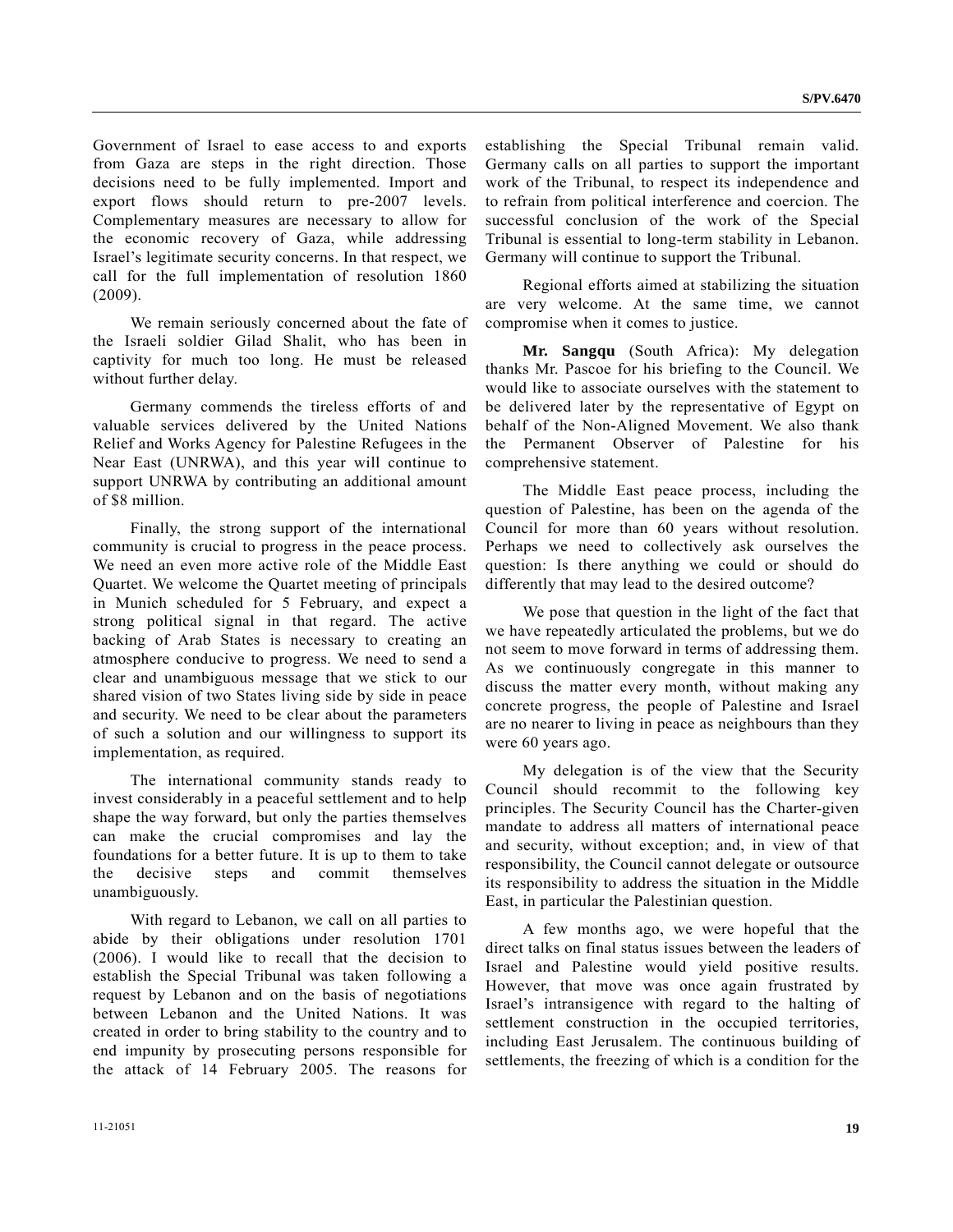Palestinians to go back to the negotiating table, seems to be a major setback to the peace talks. As documented in many international legal texts, including article 49 of the Fourth Geneva Convention, which prohibits the occupying Power from transferring its own civilian population to the territory that it occupies, the building of those settlements is illegal. In that regard, we call on Israel to act in good faith and reimpose a moratorium on settlement construction as a show of goodwill and confidence in the negotiations.

 It is more than 16 years since the signing of the Oslo Accords, which represent the beginning of formal negotiations between the Palestinians and the Israelis. Instead of resolving the matter, or at least improving the situation, it has become worse. More Palestinians have been displaced; there has been more curtailment of movement and access; and many more illegal settlements have been built.

 However, the continued settlement building ominously changes the geographical make-up of Palestine and has the potential to render impossible the capacity to bring about a two-State solution, in line with the overwhelming call for the creation of a sovereign, independent, democratic, viable and contiguous Palestinian State, coexisting peacefully alongside the State of Israel on the basis of the 1967 borders, with East Jerusalem as its capital. The creation of a viable Palestinian State with the rights and responsibilities inherent to statehood, within a peaceful environment, is in the interest of Israel, as its security can be achieved only through peace.

 South Africa calls on both parties to return to the negotiating table, as they know best the critical issues that continue to divide them. Among other issues, those relate to borders, settlements, water, Jerusalem, security and refugees. The international community can assist the parties only once they themselves resolve to commit and show the political willingness to find a lasting solution. Certainly, an imposed solution will not work.

 The blockade of Gaza continues to frustrate the lives of the inhabitants of that territory and has contributed directly to the increase in unemployment and poverty, thus impacting negatively on people's livelihoods. The blockade has also resulted in delays in the provision of humanitarian assistance, as the entry of humanitarian agencies, such as the United Nations Relief and Works Agency for Palestine Refugees in the

Near East (UNRWA) and the United Nations Development Programme, into Gaza has been limited. We therefore call on Israel to end the blockade of Gaza, which is illegal in terms of international humanitarian law, including article 23 of the Fourth Geneva Convention and myriad Security Council resolutions.

 Despite the many challenges facing UNRWA and other United Nations agencies in Palestine, the Organization continues to play a vital role in the enhancement of the livelihoods of the Palestinian refugees and people. South Africa continues to support the Agency and its activities, including for this year. In addition, in partnership with the India-Brazil-South Africa trilateral mechanism, South Africa continues to support Palestine, including by providing support for projects in Gaza.

 South Africa also condemns the continued shelling of Gaza by Israeli forces and concomitantly calls on the people of Gaza to refrain from the indiscriminate firing of rockets into Israel. Recently, the Secretary-General acknowledged that

 "the situation in the Middle East is tense and is likely to remain so, unless and until a comprehensive settlement covering all aspects of the Middle East problem can be reached" (*S/2010/607, para. 13*).

In light of this observation, we call on the Council and other stakeholders to accelerate efforts towards the holistic resolution of the Middle East crisis, including the Lebanese and Syrian tracks.

 In conclusion, my delegation takes note of the recent recognition of the State of Palestine by more Members of the United Nations. We cannot avoid the reality of an independent State of Palestine. Our responsibility remains to ensure that it is viable, contiguous, sustainable and in a position to exist peacefully with its neighbour, the State of Israel.

**Mrs. Ogwu** (Nigeria): I would like to join others in thanking Under-Secretary-General Lynn Pascoe for his briefing, and the Permanent Observer for his statement.

 For too long, the situation in the Middle East has remained a matter of grave concern to the international community. Today's debate opens against the backdrop of a deadlock in direct negotiations and a deteriorating security situation in the region, as Mr. Pascoe reported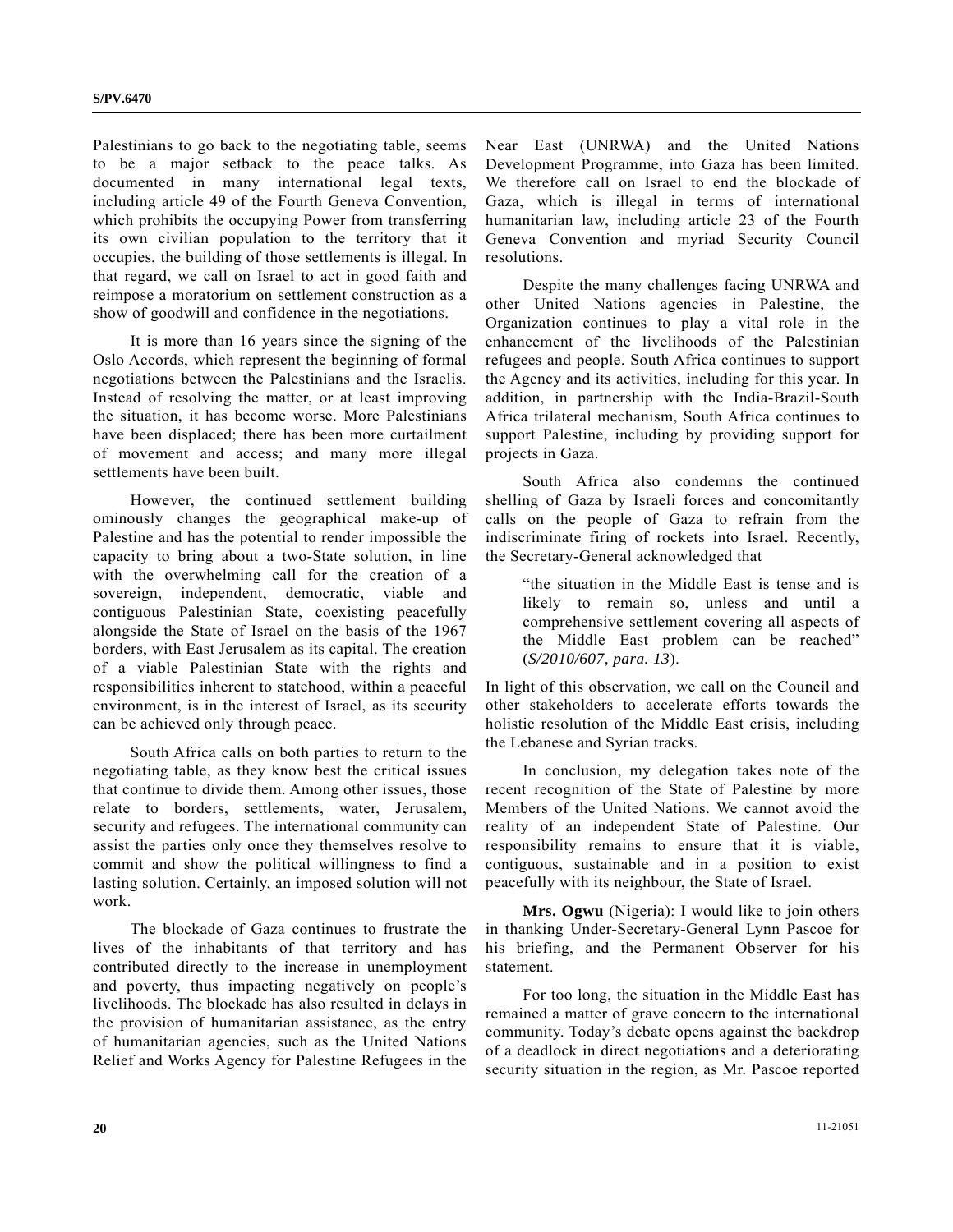this morning. Nevertheless, this debate affords us the opportunity to take stock of the preceding year. In doing so, we need to soberly reflect on the circumstances that hindered the sustenance of the resumed direct negotiations between Israel and Palestine.

 Our unequivocal message, today as always, is a simple one. There should be an independent State of Palestine existing side by side with a secure State of Israel, free from threat and intimidation. I have no doubt that the entire Council is united on this. Speaking with one voice, it is important for the Council once again to call on the parties to resume direct negotiations without further delay on all the permanent status issues, in particular borders, security, the status of Jerusalem and the return of Palestinian refugees.

 Each of the parties can play an important role in fostering peace. To this end, we call on Israel to take concrete steps to freeze all settlement-related activities in the West Bank and East Jerusalem as a confidencebuilding measure. The planned construction of 1,400 new settler homes and the approval two days ago by the Jerusalem City Council of 122 housing units to be built in East Talpiot and Pisgat Ze'ev in East Jerusalem not only are provocative, but run counter to the objective of building confidence. Indeed, such actions provide fodder for resentment and increased violence. In the same vein, the incursion yesterday by Israeli tanks into northern Gaza, east of Beit Hanoun, which resulted in the death of 23-year old Amjad al-Zaanein, in retaliation for Palestinian militant attacks, was unhelpful to the peace process.

 The Palestinians also have a role to play in building confidence. It is important for Palestinian leaders to signal their readiness to return to the negotiating table through enhanced efforts to forge unity and deal with acts of militancy. Rocket attacks and other harmful actions undermine peace and security. As is well known, in this conflict such actions have often attracted swift reprisals. We believe that the prospect of a Palestinian State, recognized and supported by the international community, should serve as an incentive to all Palestinians to sheath their swords and embrace the peace process. It is beyond doubt that neither militancy nor military might will resolve the lingering conflict.

 We call on Israeli and Palestinian leaders to demonstrate in their words and deeds a strong desire to re-engage in a speedy negotiated settlement of all the core issues of the conflict. In addition, they must recommit themselves to their obligations under the Road Map. They should endeavour to overcome the obstacles that have hindered the realization of a two-State solution, with Israel and Palestine living side by side in peace within secure and recognized borders. The international community, and more especially the Quartet, should remain engaged and exert pressure on the two parties to negotiate in good faith.

 We commend Israel's announcement last month of further measures to ease the blockade on Gaza. We hope that the time will come sooner rather than later when the blockade will be lifted completely. In the meantime, we urge the people of Gaza and other stakeholders to utilize only legitimate channels to transport persons, goods and materials out of the territory in order to address Israel's legitimate security concerns. In this connection, we acknowledge the efforts of the Palestinian Authority to address Israel's security concerns.

 With regard to Lebanon, we want to stress the need for calm and restraint. We call on the United Nations and concerned parties to continue to support the independence and territorial integrity of Lebanon. We commend the Special Tribunal for Lebanon for its work in very challenging circumstances. It is our expectation that the Tribunal's findings will provide a good basis for justice, peace and stability to reign in Lebanon. We commend President Michel Sleiman's resolute support for the independence and mandate of the Special Tribunal. We underscore the need for continuous dialogue amongst the parties to preserve the stability of the country.

 In the final analysis, achieving lasting peace in the Middle East will depend not on bullets or blockades, but on the courage and determination to make painful sacrifices in support of peace. Lasting peace requires accommodation and flexibility on both sides to reach necessary compromises in the negotiations. I hope that the parties can demonstrate this spirit.

**Mrs. Viotti** (Brazil): I thank Under-Secretary-General Lynn Pascoe for his detailed briefing. I also thank the Permanent Observer of Palestine for his remarks.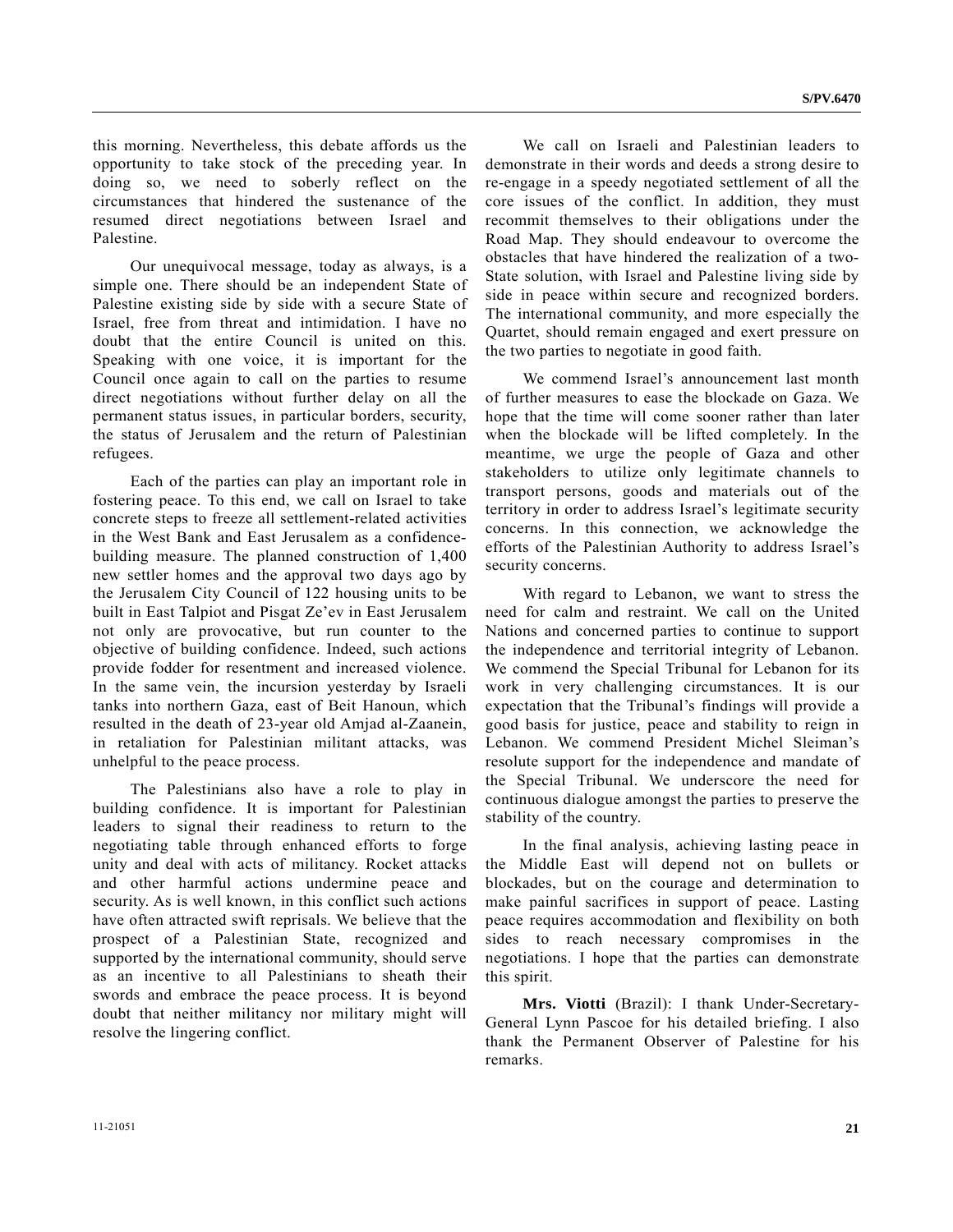Since Israel's decision not to renew the settlement moratorium in September 2010, the construction of Israeli settlements in the occupied territories has gained considerable pace. This is not only illegal, but also undermines the peace process, poisons the political environment and potentially exposes Israeli settlers to danger as tensions rise.

 From a strategic point of view, the greatest danger is that the accelerating pace of construction risks rendering the two-State solution politically very difficult to implement, if not impossible. It is true that, in the past, Israeli populations have been withdrawn from occupied land as part of agreements or unilateral decisions by Israel. It is also true, however, that the construction that has taken place in the occupied territories in recent years tends to alter the very demographic and social realities on the ground including in Jerusalem — and is therefore much more difficult to reverse. Settlement activity must therefore cease immediately and completely. We once again reiterate our call on Israel to heed the unanimous call of the international community in this regard.

 We continue to support the efforts led by the United States Administration and regional actors to restore the peace process. We call on both parties, in particular Israel, not to miss any opportunity to make strides towards the resumption of substantive and action-oriented negotiations. We know that requires a great deal of political courage, as peacemaking quite often involves high risks. There is, however, greater risk and suffering in accepting a state of permanent conflict or tension. The present hour demands nothing less than Statesmanship. We fully concur with the Secretary-General that peace and Palestinian Statehood cannot be delayed further.

 It was precisely with that in mind — that is, the urgent need for fair and balanced negotiations — that Brazil decided to recognize the State of Palestine based on the 1967 borders. The decision does not represent a loss of faith in a negotiated solution, and it should not be construed as such, much less as an incentive to unilateral moves. To the contrary, we all know that the effective establishment of a functioning Palestinian State cannot come about but through negotiations. Brazil's decision is therefore to be taken as a contribution to a fair and balanced settlement between the parties, one that can achieve the international community's common goal of two States living side by side in peace and security within internationally

recognized borders. The Council has a key role to play in that effort.

 Brazil remains ready and willing to consider ideas and initiatives to that end. One of them is the draft resolution on the Israeli settlements in the occupied territories that was put forward yesterday, which has so far been sponsored by more than 120 delegations, including mine. Such a measure would send the right signal to the parties that the Council and the international community stand by fundamental decisions and are serious in their attempt to help ensure the long-term feasibility of the two-State solution.

 We welcome the measures taken by Israel to ease the blockade on the Gaza Strip — especially with regard to exports of agricultural products, textiles and other goods — as it will benefit the local economy and generate badly needed jobs and income. We must all continue to work with the Palestinians to turn this overture into new development projects.

 That is what we are trying to do bilaterally and through the India-Brazil-South Africa (IBSA) initiative, as was just mentioned by the Permanent Representative of South Africa. Last November, the IBSA Forum approved a project for the partial reconstruction of the Red Crescent Al-Quds Hospital in Gaza, with resources allocated from the IBSA Trust Fund. But much remains to be done.

 As we have said in the past, easing the blockade is no substitute for fully lifting it. The population in Gaza should not have to survive on international assistance or be forced to live amid ruble. The ongoing tensions all too often demonstrate that the collective suffering imposed on Gaza's entire population, apart from being unacceptable, plays a questionable role as part of an effective security strategy. We therefore insist that freedom of movement for people and goods can and should be ensured, while taking into account Israel's legitimate security concerns.

 Also unacceptable is the launching of rockets and mortars into southern Israel by militants in Gaza. They tend to trigger corresponding Israeli reprisals, in the form of air strikes and punitive incursions, thus perpetuating a cycle of violence and suffering. We continue to condemn all violence and provocation by anyone.

 Before concluding, let me add a few words on Lebanon. We are following closely the situation in that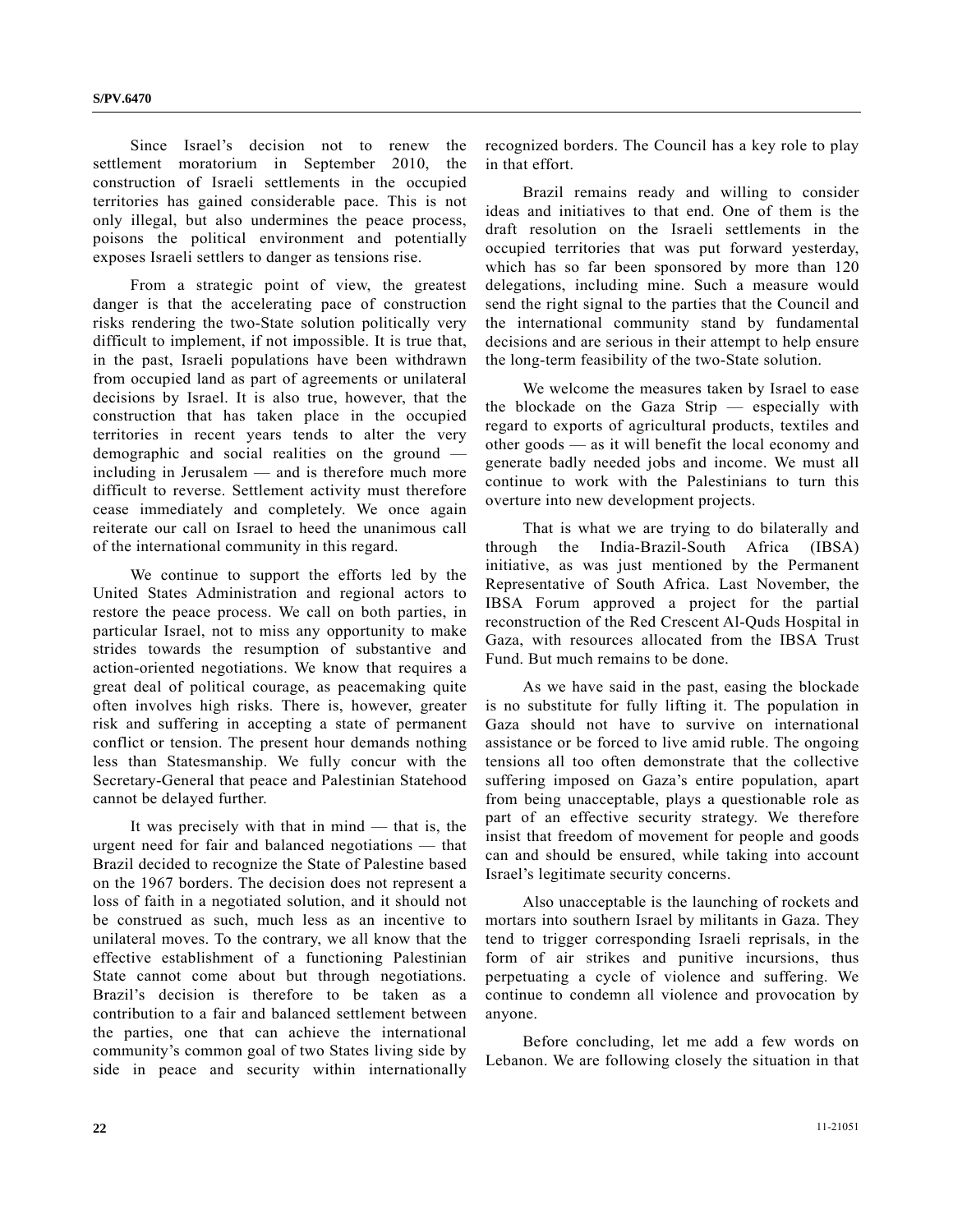country. We all realize the importance of Lebanon to peace and stability in the Middle East. The international community must come together in support of dialogue and foster the spirit of reconciliation and justice. We urge all political groups in Lebanon to maintain calm, address their differences through dialogue and political negotiations and abide by relevant resolutions of the Security Council. It is time to show their commitment to a viable future as a nation, as well as to the right of their people to live in peace and prosperity.

**Mr. Moraes Cabral** (Portugal): Like others have done, I too would like to thank Under-Secretary-General Pascoe for his comprehensive briefing, as well as the Permanent Observer of Palestine for his contribution to today's debate.

 The situation in the Middle East remains unstable and very fragile. The protracted lack of progress on almost every front is disconcerting, to say the least. As has so often been stated in the Chamber, time is of the essence.

 The conflict has continued for more than 60 years. With the increasing problems faced by the region, the sense of urgency has never been so acute. We need strong political motivation and a spirit of compromise from all sides, as well as the robust involvement of the international community and its main players to ensure the conditions and support necessary for political solutions that will bring about peace, stability, security and economic and social progress to all parties in the region.

 Portugal is deeply concerned about the situation and, as a member of the European Union (EU), shares the position that will be expressed by the EU's representative during this debate.

 The situation in the occupied Palestinian territory remains one of great concern, as does the impasse on any serious and fruitful negotiations. We support United States commitments and efforts to relaunch a credible peace process that brings the parties to direct negotiations. But we must recognize that an agreement on all final status issues remains elusive. We know what the basic ingredients for such an agreement are, as well as the core issues that have to be negotiated. What is lacking is the political will to address them.

 On the other hand, developments on the ground continue to seriously undermine confidence in the process, to thwart attempts at moving negotiations forward and to erode the prerequisites of the two-State solution, advocated not only by the international community but by the parties themselves.

 Building on occupied territory proceeds unabated, as do demolitions and evictions, in violation of international law and undermining the viability of the Palestinian State. The recent partial demolition of the Shepherd Hotel and the extension of Gilo are particularly worrying in this context. Portugal deeply regrets Israel's decision not to extend the moratorium, as requested by the international community, as well as the resumption of settlement activity as soon as the moratorium ended.

 It is in that context that we must look at the draft resolution submitted yesterday by Lebanon, with the wide support of the Members of the United Nations. Indeed settlements, including in East Jerusalem, are illegal under international law and are an obstacle to peace. We therefore once again call upon the Government of Israel to reconsider its decision and to abide by its international obligations and its commitments under the Road Map, including dismantling all outposts erected since March 2001. I recall that the Fourth Geneva Convention applies to the occupied Palestinian territory, including East Jerusalem.

 Portugal condemns all actions that undermine trust and opposes all unilateral actions that prejudge the outcome of negotiations on permanent status issues, including Jerusalem, which is called to be the capital of two States. We recall that the annexation of East Jerusalem is not recognized by the international community.

 Notwithstanding the easing of movement in certain areas, of which we take positive note, many obstacles continue to restrict or impede free movement and access throughout the West Bank. In addition to the difficulties they impose on daily life and the unwarranted humiliations they often entail, they also hamper the economic development of the West Bank.

 Portugal also unequivocally condemns the indiscriminate firing of mortars and rockets by extremist groups in Gaza against civilian populations in Israel, in direct contravention of international law, and calls for their immediate halt. We are deeply concerned about the escalation of these terrorist attacks during the past month.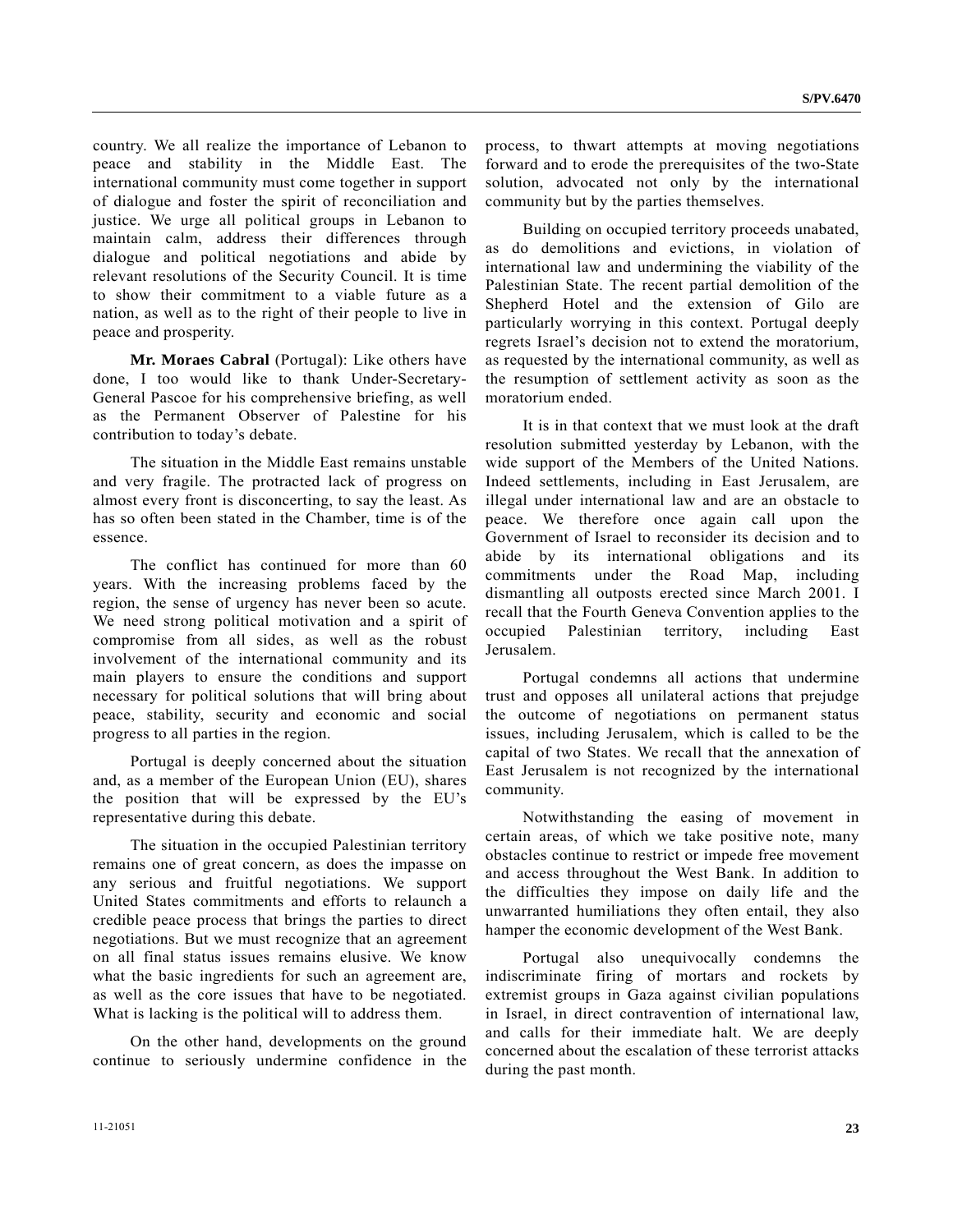We also note with concern, and condemn, the continued captivity of Staff Sergeant Shalit. We call for his release. It is unacceptable that he continues to be detained and denied humanitarian access. Portugal fully supports the ongoing efforts to secure his peaceful release.

 Portugal takes note of some progress in the situation in Gaza. The measures undertaken by Israel are a step in the right direction. However, much more needs to be done to enable the full economic recovery of the Gaza strip, ensure the reconstruction of homes, infrastructure and businesses and meet the humanitarian needs of the people of Gaza. Exports, which are a key component of Gaza's recovery, remain limited to a few shipments of agricultural goods. Portugal therefore calls upon Israel to allow the immediate and sustained opening of crossings for the flow of humanitarian aid, commercial goods and persons to and from Gaza, in accordance with resolution 1860 (2009).

 For the past 60 years, the United Nations Relief and Works Agency for Palestine Refugees in the Near East (UNRWA) has played, and continues to play, an essential role in lessening the suffering of Palestinian refugees. Portugal fully supports UNRWA and greatly appreciates the dedication and commitment of its staff, who work in circumstances that are most challenging.

 Palestinian reconciliation is another issue that sadly remains at an impasse. We commend and fully support Egypt's tireless efforts in this regard and call upon our Arab partners and other parties in the region to contribute positively to these endeavours.

 Prime Minister Fayyad and his Government are progressing steadily in preparing Palestinian institutions for Statehood. We commend them for their efforts and results. We recall the World Bank's recent assessment of the Palestinian Authority's current performance in institution-building and delivery of public services.

 But achievements on the institution-building track need to be consolidated with solid advances on the negotiation track if Palestinians are to continue to have faith in the peaceful pursuit of their Statehood. We therefore call upon Palestinian and Israeli leaders to respond positively to efforts seeking the resumption of meaningful negotiations on all core issues. We encourage them to engage actively and constructively

in such an endeavour. The time has come for them to show leadership, vision and courage.

 As I said, the general outlines of a final negotiated solution are well known. The relevant Security Council resolutions, the Madrid terms of reference, including land for peace, the Road Map, the agreements previously reached by the parties and the Arab Peace Initiative remain the basis of such a settlement.

 None of us can afford another missed opportunity, adding to the list that goes from Oslo to Annapolis, through Camp David and Taba. We urge the parties not to waste any more time and encourage them to build upon past negotiations during which a number of concrete final status proposals were discussed.

 The international community must remain committed to assisting the parties in proceeding with the bold and difficult decisions that await them. Portugal looks forward to the active involvement of the Quartet and to a fruitful and forward-looking discussion at its next meeting, bearing mind the 12-month period it set to reach a framework agreement.

 Twenty years after Madrid, the peace we all envision for the Middle East is a lasting and comprehensive one that leads to the creation of a viable Palestinian State and to the full integration of Israel in its regional environment, along the lines set out in the Arab Peace Initiative. Portugal therefore supports close cooperation between the Quartet and its Arab partners. It is time for the international community to fully assume its responsibilities.

 Allow me two words on the situation in Lebanon. Recent developments in that country have once again brought to the fore fears of renewed instability. The Secretary-General has rightly emphasized the importance of maintaining calm. Stability in Lebanon is crucial to the whole of the region. We call upon all Lebanese political forces to refrain from actions that may escalate tensions and to seek a negotiated political solution to the current situation.

 We further reiterate our full support for the work of the Special Tribunal for Lebanon, established at the request of the Government of Lebanon with a clear mandate from the Security Council. Its work proceeds in accordance with the legal principles and standards applied by all international tribunals.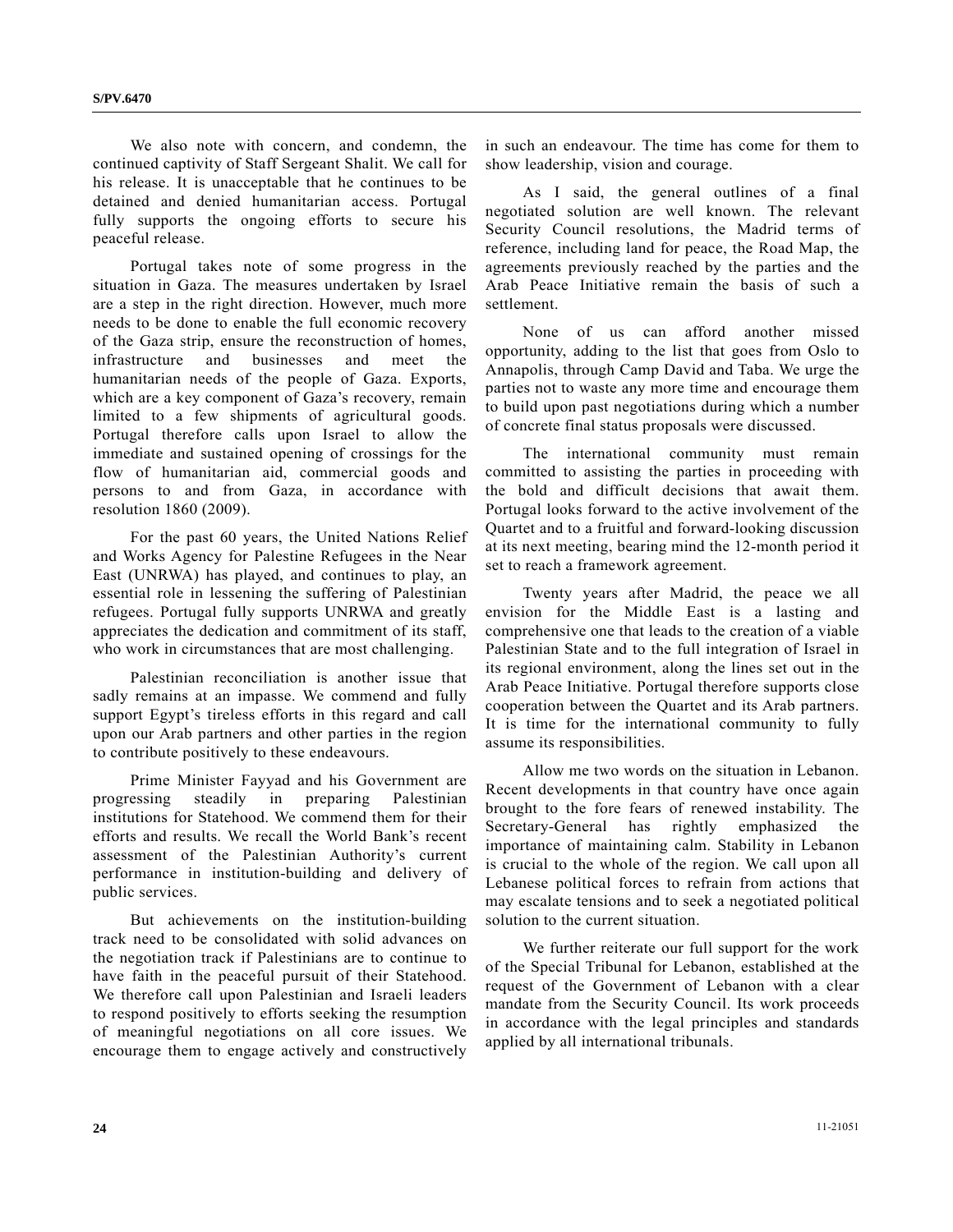Portugal also reiterates its commitment to Lebanon's sovereignty and independence. We fully support the United Nations Interim Force in Lebanon, in which we participate, and the active role it plays in ensuring the full implementation of resolution 1701 (2006) and maintaining the calm along the Blue Line. We call upon all parties to put an end to all violations of that resolution.

**Mr. Hardeep Singh Puri** (India): I wish to thank Under-Secretary-General Lynn Pascoe for his comprehensive briefing. I would also like to thank the Permanent Observer of Palestine for his statement, to which we listened very carefully.

 The situation in the Middle East continues to be difficult. The much-awaited resumption of talks in September 2010 between Israel and Palestine lasted only a few meetings. Since then, there has been considerable erosion in mutual confidence between the two parties, thereby undermining the peace process.

 The events of the past few months have been discouraging, with stalled talks, the resumption of settlement activity and human suffering in Gaza. On the positive side, in spite of the difficult situation in Gaza, the economy there grew by 8 per cent in 2010. The World Bank reported that, if the Palestinian Authority maintains its current performance in institution-building and public services, it will be well positioned for the establishment of a State. Also, there were fewer violent incidents in the 2010 than in previous years.

 Unless broken, the current impasse has the potential of having a serious impact on the lives of the people, potentially contributing more fuel to an already combustible situation in the region. This should therefore strengthen our resolve in seeking to achieve a breakthrough in the current impasse so that both parties return to talks.

 India has a long-standing tradition of solidarity with the Palestinian people. It was expressed recently by our Prime Minister in his message on the occasion of the International Day of Solidarity with the Palestinian People. The Prime Minister reiterated India's unwavering support for the Palestinian people's struggle for a sovereign, independent, viable and united State of Palestine, with East Jerusalem as its capital, living within secure and recognized borders, side by side and at peace with Israel, as endorsed in the Arab Peace Initiative, the Quartet Road Map and relevant

Security Council resolutions. Also, India has long contributed to the capacity- and institution-building of the Palestinian people with its material and technical assistance programmes.

 In this connection, I would also like to mention, as did my colleagues from Brazil and South Africa, the projects in which India has engaged with those countries through the India-Brazil-South Africa (IBSA) Forum. From the resources allocated from the IBSA Trust Fund, we are undertaking the partial reconstruction of the Al-Quds Hospital in Gaza and the construction of an indoor multi-purpose sports complex in Ramallah. We believe that such projects will be of some value to the Palestinian people in improving their health and recreational facilities.

 We feel that genuine peace in the region requires a resolution of other issues on the remaining tracks of the Middle East peace process, including the restoration of other Arab lands that remain under occupation. Progress on the Lebanese and Syrian tracks of the peace process are therefore critical for achieving comprehensive and durable peace in the region.

 We are closely monitoring the situation in Lebanon, which is deeply worrying. The Special Tribunal for Lebanon must be allowed to complete its work. We call on all sides to resolve their differences and maintain peace.

 While that has been stated several times before, and in many eloquent ways, this central truth bears repetition: a just, fair, durable and credible solution to this vexed problem can only come from meaningful, sincere and results-oriented dialogue, a dialogue that is essentially forward looking. For this, it is important that the ongoing settlement activities by Israel cease forthwith. I would also add that the settlements in the occupied territories are illegal under international law. We remain convinced that lasting peace in the region will contribute to global stability and prosperity.

 It is therefore critical for the international community to work closely with the parties with a view to encouraging them to resume direct negotiations. We are hopeful that the talks and negotiations will soon resume, leading to a comprehensive peace process for a final resolution of the conflict.

**The President**: I shall now make a statement in my capacity as the representative of Bosnia and Herzegovina.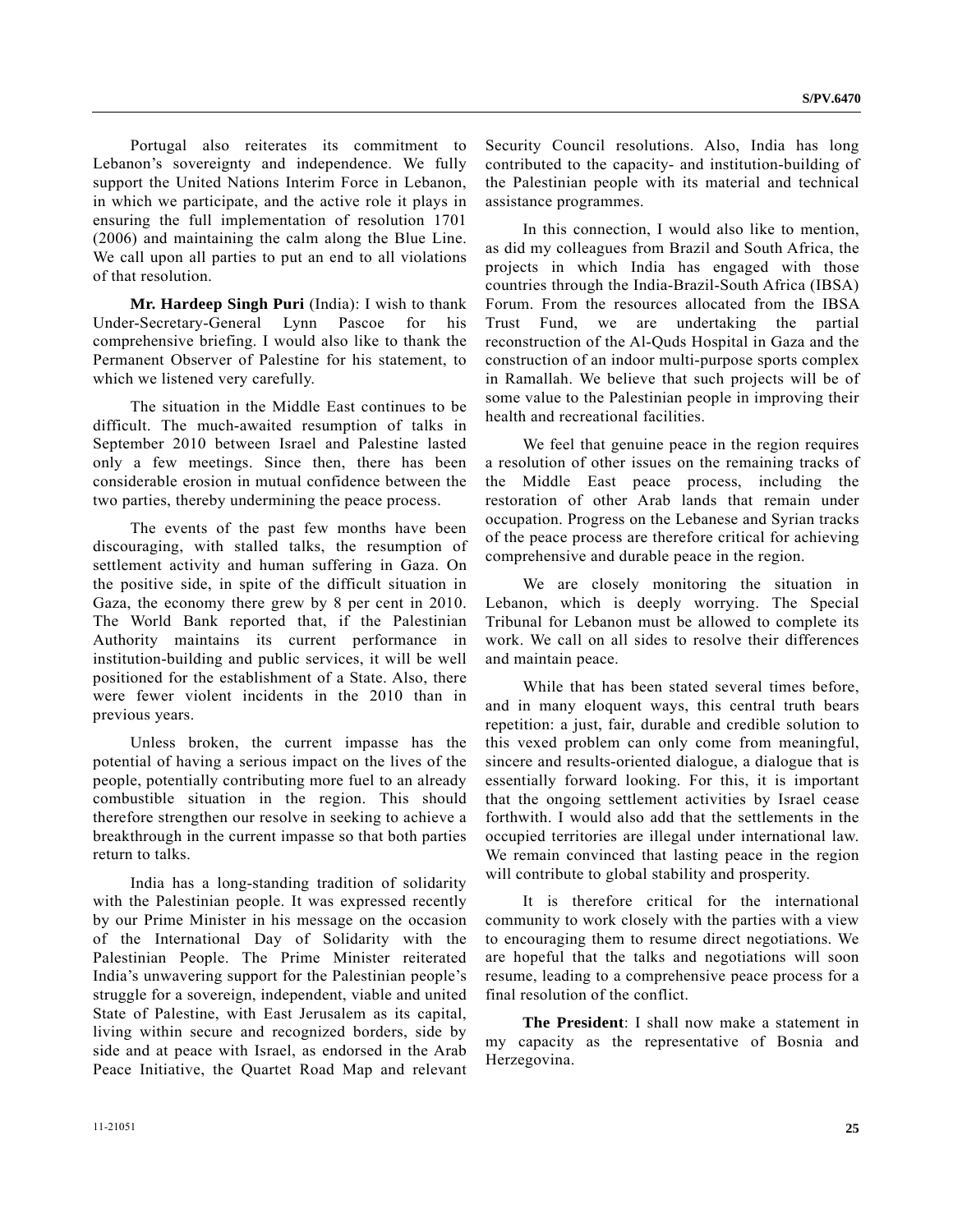I would like to begin by thanking Mr. Lynn Pascoe, Under-Secretary-General for Political Affairs, for his update on recent developments in the Middle East. We also thank the Permanent Observer of Palestine for his presence and for his contribution to our debate.

 Bosnia and Herzegovina reiterates that a comprehensive and lasting peace in the Middle East can be achieved only on the basis of the relevant Security Council resolutions, the Madrid principles, the Road Map, the agreements previously reached by the parties and the Arab Peace Initiative.

 Bosnia and Herzegovina is and will remain committed to the two-State solution, with the State of Israel and an independent, democratic, contiguous and viable State of Palestine living side by side in peace and security.

 We do not recognize the annexation of East Jerusalem and underline that the status of Jerusalem is a permanent status issue that must be resolved through negotiations between the parties. Jerusalem, the holy city of the three great monotheistic religions — Christianity, Judaism and Islam — should be the symbol of peace, freedom of religious expression and human rights. In that regard, we express our grave concern at the prolonged and dangerous impasse in the Middle East peace process, which has been aggravated by the most recent incidents on the ground.

 We must underline once again that all settlement activities on occupied land are illegal under international law and contrary to Israel's obligations under the Road Map. We also condemn the destruction of the Shepherd Hotel and the planned construction of new illegal settlements. These activities represent an obstacle on the road to comprehensive peace. We therefore call upon Israel to end all settlement activities in the occupied Palestinian territories, including East Jerusalem.

 With regard to Gaza, we note the increased flow of food and consumer goods into Gaza. However, we continue to call for the immediate, sustained and unconditional opening of crossings for the flow of humanitarian aid, commercial goods and persons to and from Gaza, in accordance with resolution 1860 (2009). Israel's security concerns, including those of a complete stop to all violence and arms smuggling into Gaza, must also be addressed.

 We strongly condemn recent armed attacks on civilians and wish to underline that civilian populations must be protected. Therefore, we reiterate our call for an immediate end to all violence and urge all parties to exercise restraint and make every effort to avoid further escalation.

 I take this opportunity to reiterate our strong belief that the functioning of the national unity Government in Lebanon is the best guarantee of preserving stability and promoting dialogue in the country. Hence, it is essential at this critical juncture that Lebanese leaders do their utmost to prevent a political crisis and find a negotiated solution to the current situation.

 As a matter of principle, we fully support the work and independence of international criminal courts and tribunals, including the Special Tribunal for Lebanon. Moreover, we reiterate our call on all parties not to interfere in the Tribunal's work and not to prejudge its outcome.

In conclusion, we would like to once again emphasize our concerns at the current stalemate in the peace process, which certainly cannot bring about the positive environment necessary for long-term strategic decision-making and lasting peace. At this critical juncture, it is of utmost importance that the Israelis and the Palestinians alike make the necessary decisions to break the current impasse and return to direct talks as the only way to secure a better future for their peoples.

 I now resume my functions as President of the Council.

I give the floor to the representative of Egypt.

**Mr. Abdelaziz** (Egypt): I have the pleasure to address the Security Council today on behalf of the Non-Aligned Movement (NAM). I would like to start by expressing the Movement's appreciation for the briefing given today by Mr. Lynn Pascoe, Under-Secretary-General for Political Affairs.

 The Non-Aligned Movement believes that the international community needs to work collectively and expeditiously in order to uphold its long-standing commitment to establishing an independent and viable Palestinian State, with East Jerusalem as its capital, by comprehensively and successfully addressing the six core final status issues.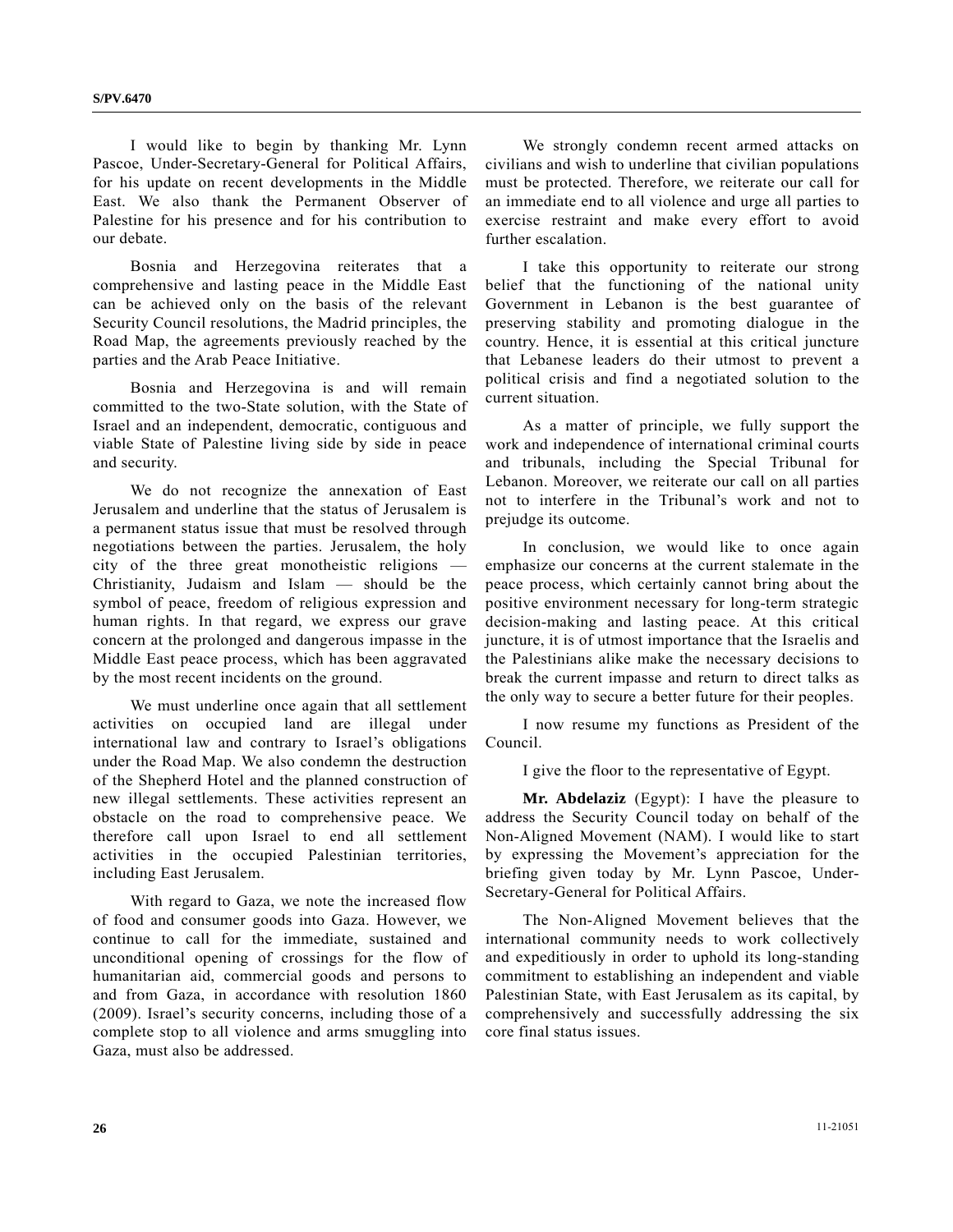It is regrettable that all serious and credible efforts exerted by international and regional parties, including the Quartet, to ensure the continuity of direct negotiations on the Palestinian track have failed. This is due to the fact that Israel, the occupying Power, continues to pursue its illegal settlement activities, along with many other policies and practices that have undermined all efforts to resume and advance the peace negotiations to attain the two-State solution on the basis of the 1967 borders.

 The demolition by Israeli bulldozers of the historic Shepherd Hotel in the Sheikh Jarrah neighbourhood of occupied East Jerusalem on 9 January, carried out in order to build a new settlement of 20 units in the heart of the city, is yet another clear sign of Israel's persistence in continuing its settlement policies, which endanger the peace process.

 At the same time, the international community has continued to witness the issuing of additional home-demolition orders in occupied East Jerusalem, the establishment of thousands of settlement units at an unprecedented pace since Israel failed to renew the socalled unilateral freeze on settlement activities at the end of September 2010, and the revocation of residency rights of yet more Palestinian Jerusalemites, including elected Palestinian Legislative Council representatives. These are clear signs of Israel's continuation of its unlawful attempts to alter the geographic and demographic composition of the occupied Palestinian territory, in particular East Jerusalem, which remains and will continue to remain rejected and unrecognized by the international community.

 It is abundantly clear that the statements of condemnation by the international community have not deterred Israel from its blatant defiance of international legitimacy. The Non-Aligned Movement therefore reiterates its call on the Security Council to be resolute in demanding that Israel exercise the necessary political will to achieve peace, including by respecting all terms of reference of the peace process and abiding by its legal obligations under the Fourth Geneva Convention, relevant United Nations resolutions, the principle of land for peace, the Arab Peace Initiative and the Road Map. Israel must completely freeze all settlement activities and fully respect the international consensus on that issue, including the calls from NAM, the United Nations, the European Union, the Quartet

and almost all international and regional bodies and actors.

 The Non-Aligned Movement also strongly condemns the continued imprisonment of nearly 10,000 Palestinians in Israeli jails and other detention facilities, where ill-treatment and torture are widely used. The Movement commends international efforts to shed light on that issue, including through the convening by the Committee on the Exercise of the Inalienable Rights of the Palestinian People of the upcoming United Nations International Meeting on the Question of Palestine, to be held on 7 and 8 February in Cairo on the specific theme "The urgency of addressing the plight of Palestinian political prisoners in Israeli prisons and detention facilities". It is the conviction of the members of the Movement that those prisoners, who include children and women, should be immediately released and that proper international inspections of their current condition should be a priority for the Security Council, human rights organs and the international community at large.

 The situation in the Gaza Strip also remains among the Non-Aligned Movement's top priorities. The Movement reiterates that the unacceptable and unsustainable situation of Gaza has to come to an end. This unresolved crisis continues to have serious repercussions on the universal efforts to promote peace and continues to inflict deep suffering on the Palestinian civilian population in Gaza. The Non-Aligned Movement emphasizes the need to compel Israel to lift fully its illegal blockade, in accordance with its obligations under international law, international humanitarian law, human rights laws, Security Council resolution 1860 (2009), General Assembly resolution ES-10/18 and other relevant United Nations resolutions.

 Furthermore, the Movement emphasizes the urgent need for the reconstruction of Gaza and calls on Israel to alleviate the suffering of the Palestinian people by opening all of its crossing points with Gaza, allowing the import of essential reconstruction materials, including those necessary for the longoverdue reconstruction of United Nations facilities and schools of the United Nations Relief and Works Agency for Palestine Refugees in the Near East (UNRWA), and to allow the free and unconditional movement of people and goods. We reiterate the importance of ending the blockade of Gaza and stress the need to empower UNRWA with all necessary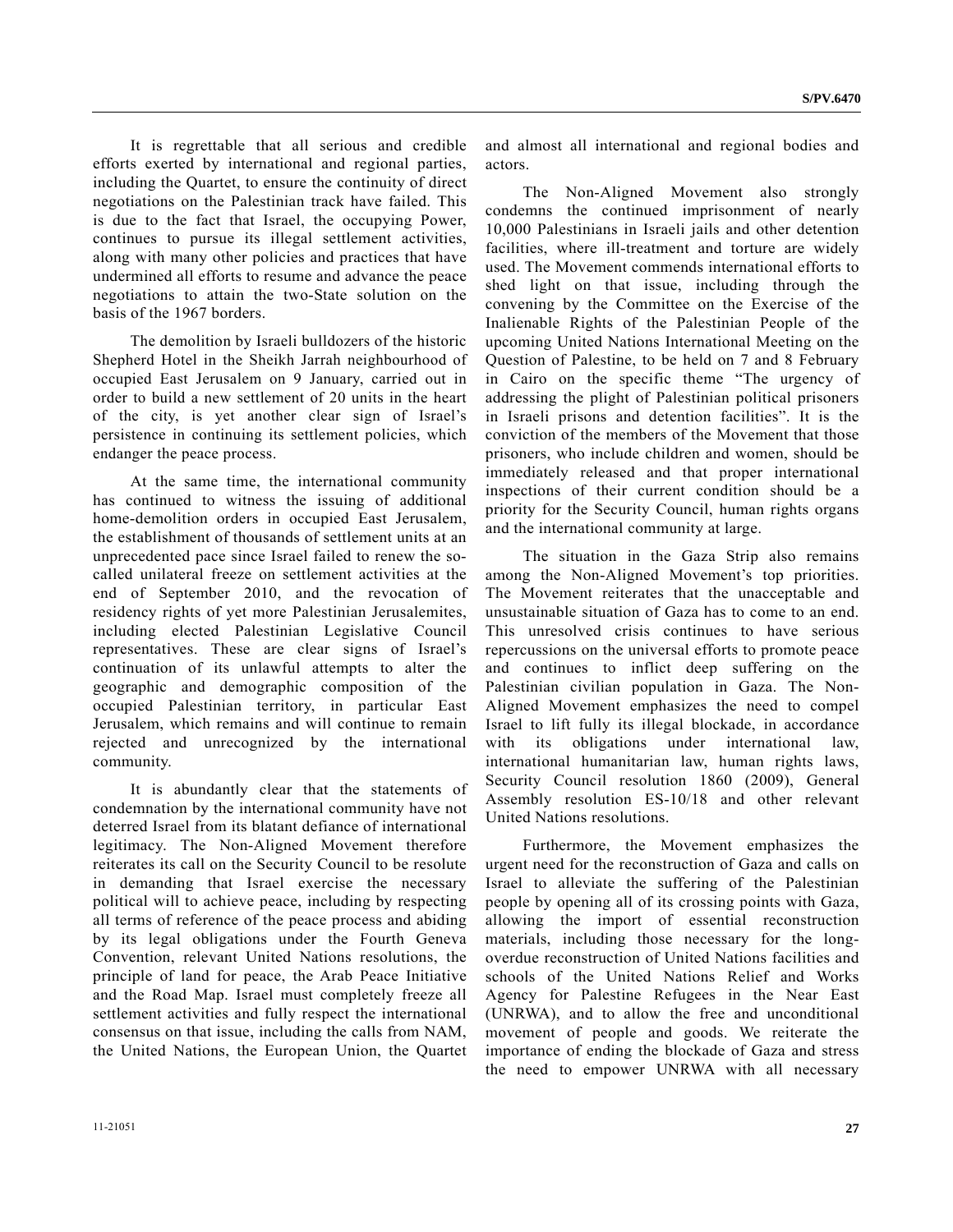financial and human support to undertake its mission effectively.

 The Non-Aligned Movement stresses that serious and genuine negotiations can be conducted only when Israel completely freezes its illegal settlement activities in the Palestinian territories occupied since 1967, including East Jerusalem. Israel's continuous expansion of settlement activities constitutes a serious violation of all its international obligations and destroys the mutual trust and confidence critical to final status negotiations. The Non-Aligned Movement reiterates its demand that Israel immediately cease all settlement activities and stop all actions that may prejudge the outcome of the final status negotiations.

 There is unanimous conviction that it is imperative that Israel respect its obligations if direct negotiations are to be resumed towards achieving the two-State solution on the basis of resolutions 242 (1967), 338 (1973), 1397 (2002), 1515 (2009) and 1850 (2008); the Madrid terms of reference, including the principle of land for peace; the Arab Peace Initiative and the Road Map. The international community must exert all efforts needed in order to stop all settlement activities immediately and start final status negotiations to establish an independent and viable Palestinian State with East Jerusalem as its capital.

 The massive number of Non-Aligned Movement sponsors of the draft resolution officially submitted by Lebanon to the Security Council calling for the immediate cessation of all settlement activities in the occupied Palestinian territory, as outlined in the letter dated 18 January 2011 addressed by the Chair of the Coordinating Bureau of the Non-Aligned Movement to the President of the Security Council, is a clear reflection of the international support for the draft resolution and for the positive effect of its adoption by the Security Council in advancing the cause of peace in the Middle East. The Non-Aligned Movement therefore hopes that the Security Council will unanimously adopt this draft resolution soon.

 Turning now to Lebanon, NAM condemns Israel's ongoing violations of Lebanese sovereignty and the recurrence of serious breaches to resolution 1701 (2006). The Movement calls on the concerned parties to fully implement resolution 1701 (2006) in order to end the current fragility and avoid the recurrence of hostilities.

 Concerning the occupied Syrian Golan, the Non-Aligned Movement reaffirms that all measures and actions taken or that will be taken by Israel, the occupying Power, to alter the legal, physical and demographic status of the occupied Syrian Golan, as well as the Israeli measures to impose jurisdiction and administration there, are null, void and have no legal effect. The Non-Aligned Movement demands that Israel abide by resolution 497 (1981) and withdraw fully from the occupied Syrian Golan to the borders of 4 June 1967, in implementation of resolutions 242 (1967) and 338 (1973).

 In my national capacity, let me express Egypt's since appreciation for the expressions of support to the countries of the Middle East and the generous call we heard today for the provision of help to countries in our region in their efforts to combat terrorism. Terrorism is the correct characterization of the deplorable incidents that recently struck our country and others in the region.

 However, I would like to stress here that such terrorist attacks are not limited only to the Middle East and do not distinguish between majorities and minorities; they are directed against the entire unity and fabric of the societies they target, including in my country. Therefore, while we appreciate the positive remarks made at the time about the rich cultural and human nature of civilization in the Middle East, our region totally rejects any characterization of these latest incidents as attacks against minorities, as Arab societies are, on the whole, based on the values of unity, coexistence and tolerance, and prize the diversity of our societies to achieve a better future for our peoples. This is the spirit of the resolution adopted today in the League of Arab States at the summit level.

**Prince Zeid Ra'ad Zeid Al-Hussein** (Jordan) (*spoke in Arabic*): At the outset, I would like to congratulate you, Sir, on your assumption of the presidency of the Security Council for this month. We trust that your expertise and wisdom will guarantee the success of the Council's work this month.

 We would also like to express our appreciation to your predecessor, Ms. Susan Rice, Permanent Representative of the United States of America to the United Nations, for her effective management of the work of the Security Council last month.

(*spoke in English*)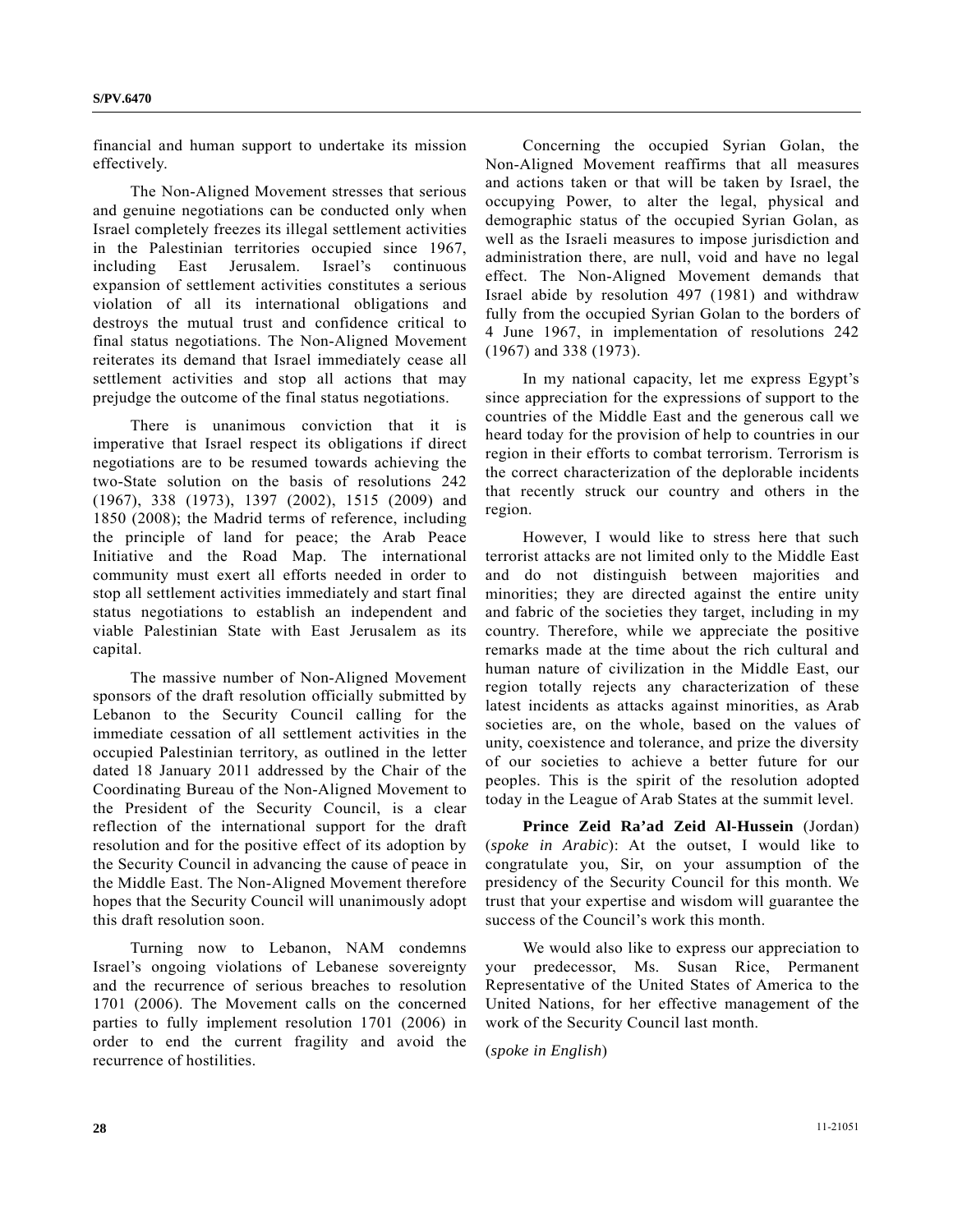In its advisory opinion of 9 July 2004 relating to the *Legal consequences of the construction of a wall in the occupied Palestinian territory* (see A/ES-10/273) the International Court of Justice recalled, in paragraphs 74 to 76, the position of the Security Council in respect of the city of Jerusalem. The Court noted specifically in paragraph 75 how the Council, in resolution 298 (1971), advanced

 "all legislative and administrative actions taken by Israel to change the status of the City of Jerusalem, including expropriation of land and properties, transfer of populations and legislation aimed at the incorporation of the occupied section, are totally invalid and cannot change that status".

 The actions undertaken by Ateret Cohanim last week in demolishing the Shepherd Hotel cannot therefore, as much as Ateret Cohanim may seek otherwise, change the legal status of East Jerusalem as occupied territory or, to put it more succinctly, cannot turn it from territory that is not Israeli into territory that is. However strenuously it may justify its actions in supporting the settler agenda, the Israeli Government is virtually alone in the world in recognizing these actions by Ateret Cohanim and other groups, like El Ad, to be lawful under, it would have us believe, a combination of Israeli military and administrative law.

 And yet the applicable law in respect of the exercise by Israel of military control over the occupied Palestinian territory is clear: it is not Israeli law that reigns supreme there, but international humanitarian law applicable to all high contracting parties as well as obligations that are ergo omnis. Israel's administrative and military regulations insofar as the West Bank is concerned must therefore be utterly consistent with the Fourth Geneva Convention, and its control guided strictly by its obligations as the occupying Power.

 The position of the International Court of Justice on this very last point is unambiguous. It maintained in paragraph 78 of its 2004 opinion that

 "The territories situated between the Green Line … and the former eastern boundary of Palestine under the Mandate were occupied by Israel in 1967 during the armed conflict between Israel and Jordan. Under customary international law, these were therefore occupied territories in which Israel had the status of occupying Power.

Subsequent events in these territories … have done nothing to alter this situation. All these territories (including East Jerusalem) remain occupied territories and Israel has continued to have the status of occupying Power."

 It also merits noting that there are no territorial exceptions to this finding: all of the territory of the West Bank, as described by the Court, is considered occupied. A closer reading of resolution 242 (1967) also bears this point out, as we explained before the Court on 24 February 2004. In his oral submission, the late Sir Arthur Watts Q.C., counsel for Jordan, noted how resolution 242 (1967) "affirmed unanimously the principle of Israel's withdrawal of its armed forces from the territories occupied in the recent conflict". That meant, and could only mean, territories on the non-Israeli side of the Green Line.

 Thus the Green Line is the starting line from which is measured the extent of Israel's occupation of non-Israeli territory. Having originated in 1949 as an armistice line, it became in 1967 the line to the Israeli side of which Israel had to withdraw its forces and on the non-Israeli side of which territory was occupied by Israel. It is also perhaps worth recalling that in negotiating what became resolution 242 (1967), the principle interlocutors reached the understanding that there would be a withdrawal from all non-Israeli territory, with only minor reciprocal border rectifications.

 For decades, Israel has been settling on territory that does not belong to it, against the wishes of the Palestinian people, to whom the territory does belong and who yearn for their freedom. While it is now readily accepted, the settlement policy can only be undone through a negotiated agreement between the Palestinian Authority and the Israeli Government. For the latter to offer to hold talks with the Palestinian President while simultaneously allowing groups like El Ad and Ateret Cohanim to continue their usurpation of Palestinian lands under the veil of Israeli law, the very imposition of which is ultra vires, is contemptible and not becoming of a people who themselves have historically suffered greatly at the hands of others.

 That settlement building has continued unabated over many years is true, notwithstanding the rising chorus of indignation on the part of the international community towards it. Yet there was hope that comprehensive peace could be secured before it was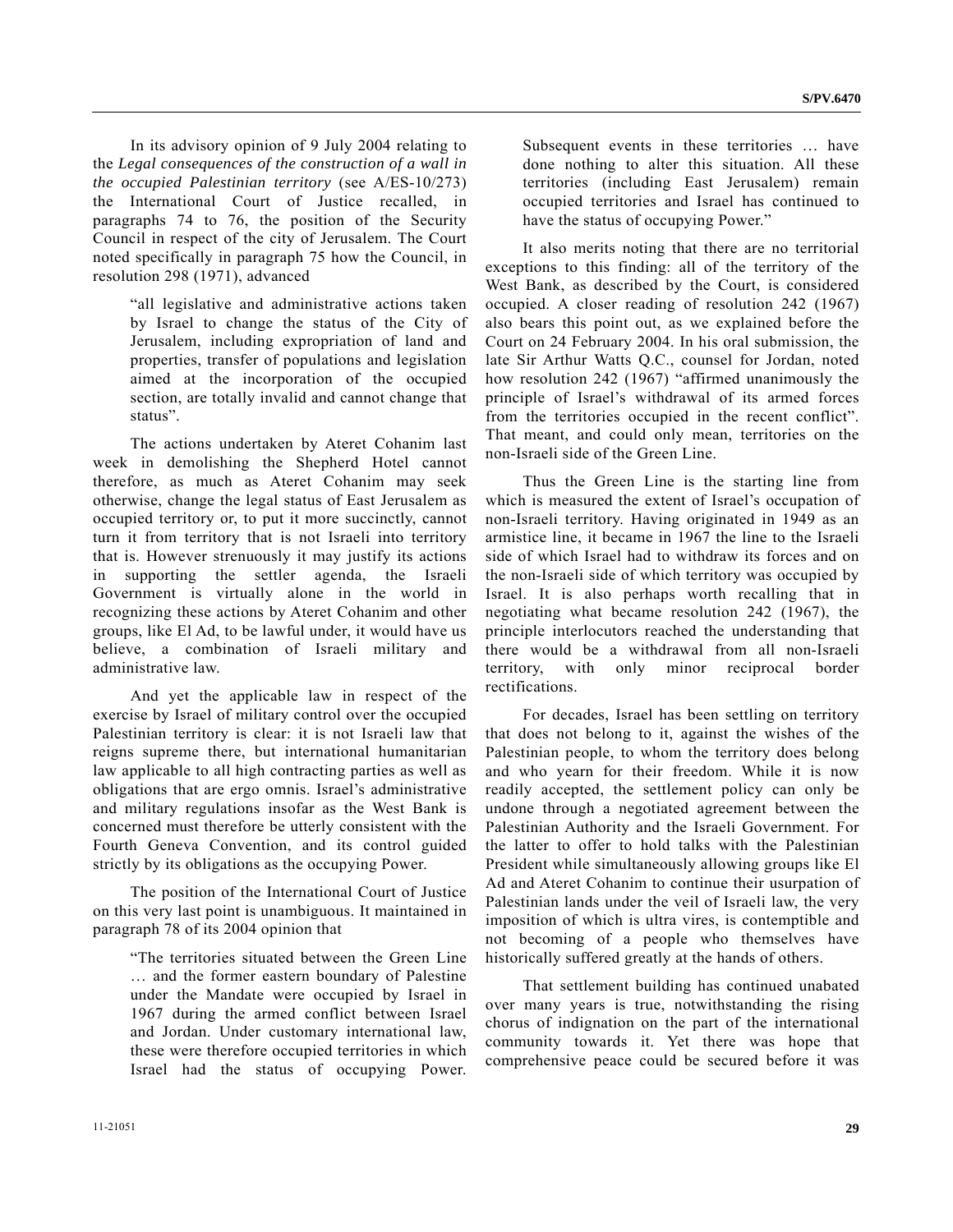foreclosed altogether by the growth in the number of settlements. That hope is being extinguished fast. Why? Because even if its legal status cannot be changed, so near are we to seeing East Jerusalem sealed off from the rest of the West Bank, from the cumulative effect of both the separation wall and the actions of the settler movement — all supported by the Israeli Government — it will shortly simply not be believable to us that any future Israeli Government could reverse it.

 For even if there were to be a peace deal struck between Israel and the Palestinian Authority requiring Israel to cede East Jerusalem, will there be an Israeli Government willing to implement such a deal and be prepared to go to war with its settler community over the latter's increasingly entrenched position in East Jerusalem, no matter what other occupied territories Israel has withdrawn from in the past? And if there were to be no negotiated settlement over Jerusalem because the settler organizations will have rendered the point moot through their actions, then the peace we all desire — a comprehensive, just and durable peace will have been murdered by an avoidable circumstance; and Israel will be alone to chart an impossible course for itself in de facto control over an Arab population soon to be in the majority.

 If those individuals on the right in Israel believe in more noxious measures for addressing the reality soon to be staring them in the face, the international community, specifically the International Criminal Court, will possibly have a say in the matter too.

 The actions of the settler movement in the occupied Palestinian territory must therefore be stopped. And the deep suffering of the Palestinian people must be brought to an end through the establishment of their own State on the basis of the 4 June 1967 borders, with East Jerusalem as its capital, living side by side with Israel in peace and security.

 When the Security Council held its first meeting on 17 January 1946, the very horrors of the Second World War, including the Holocaust, were freshly in the mind of its members. If there was one objective it had to fulfil in the future, it was to preclude the recurrence of the sort of wars that left much of the world in ruin twice in the twentieth century. Sixty-five years and two days later, that objective remains as relevant as ever. The Council must therefore show itself strong enough to diffuse and overcome those

spinning winds that, through their centrifugal forces, will draw countries — indeed whole regions — into a single colossus of an emergency quite beyond anything we see today. A single violent shock in the heart of Jerusalem could, for example, achieve this on its own. For the Council to simply wait for it to occur is hardly adequate preparation for what gigantic consequences will surely flow from such a transformational event.

 The Israelis will occasionally say to us that resolving the conflict is less a matter of law than psychology. Given the rhythms and the very real traumas of Jewish historical experience, they are cautious about placing their trust in anybody, let alone, they say, in us, the Arabs. Perhaps we must concede that we could have done more to better understand this point — done more to develop greater trust by, inter alia, better explaining the terms of the Arab Peace Initiative to the Israeli public.

 On the other hand, the actions of States must also be guided by the rules, which the Council itself must uphold. Our deep opposition to the policy of settlement building and our repeated strong condemnation of it, which we reiterate today, is not founded on some form of primordial enmity or bigotry towards the Jewish people. Any assertion to that effect is itself thoroughly distasteful to us. What it is built on is the continuing three-decade-long violation of international humanitarian law, as confirmed by the International Court of Justice. In paragraph 120 of its 2004 advisory opinion (see A/ES-10/273), the International Court of Justice held that,

 "As regards these settlements, the Court notes that Article 49, paragraph 6, of the Fourth Geneva Convention provides: 'The Occupying Power shall not deport or transfer parts of its own civilian population into the territory it occupies.' That provision prohibits not only deportations or forced transfers of population such as those carried out during the Second World War, but also any measures taken by an occupying Power in order to organize or encourage transfers of parts of its own population into the occupied territory. In this respect, the information provided to the Court shows that, since 1977, Israel has conducted a policy and developed practices involving the establishment of settlements in the Occupied Palestinian Territory, contrary to the terms of Article 49, paragraph 6, just cited."